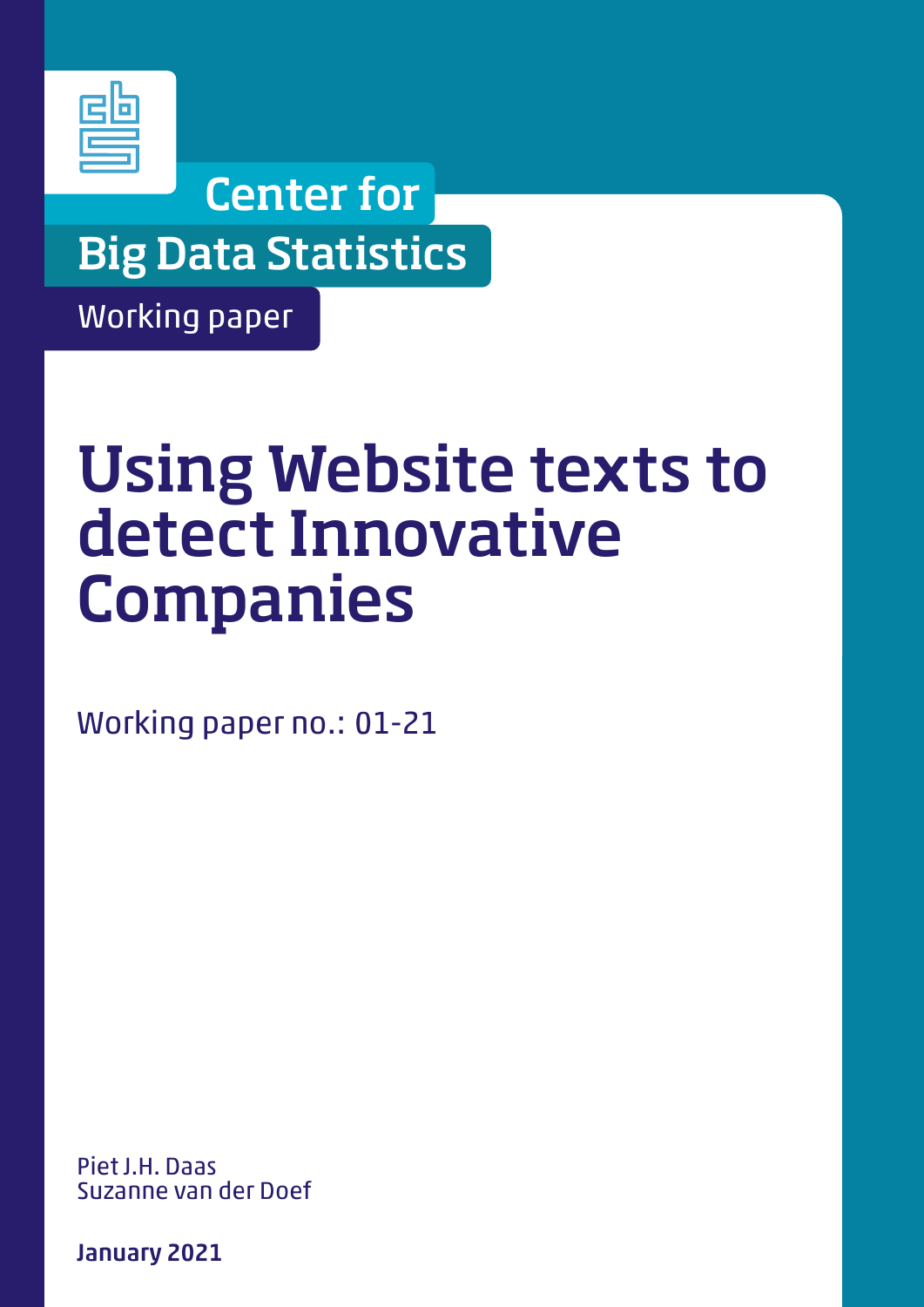## **Contents**

## 1 Introduction 4

- 1.1 Related work 4
- 1.2 Goal of the study 5

## 2 Combining and processing data 6

- 2.1 Survey data 6
- 2.2 URL finding 6
- 2.3 Webscraping and processing 6

## 3 Model development 8

- 3.1 Variable selection 8
- 3.2 Classification 8
- 3.3 External validation and application to small companies 10
- 3.4 Model long-term stability 11

### 4 Detecting Innovation 14

- 4.1 Innovative companies without a website 14
- 4.2 Large and small innovative companies 14
- 4.3 New statistical products 17

### 5 Discussion 20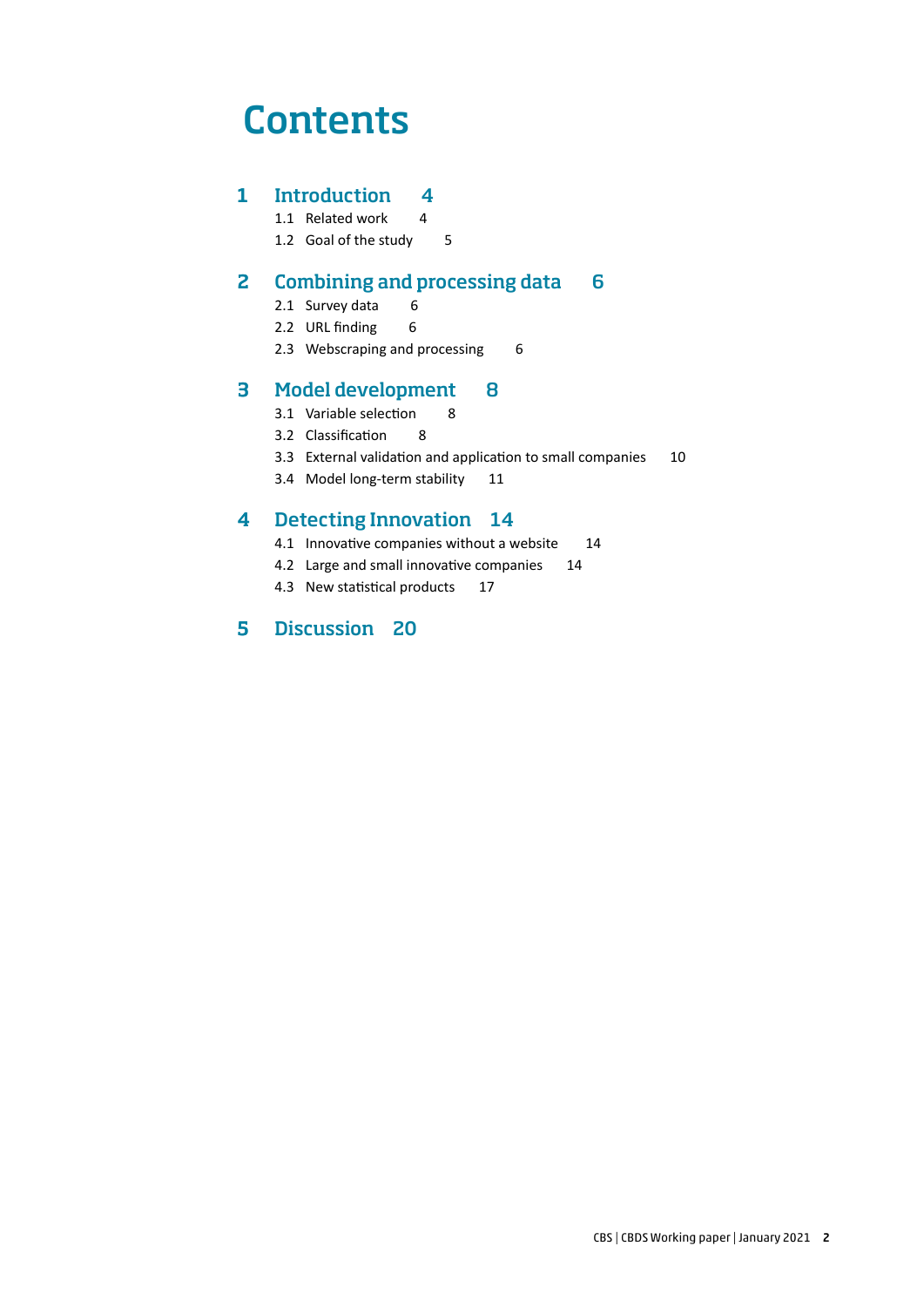## Abstract

Producing an overview of innovative companies in a country is a challenging task. Traditionally, this is done by sending a questionnaire to a sample of companies. This approach, however, usually only focuses on large companies and completely misses small companies, such as startups. We therefore investigated an alternative approach: determining if a company is innovative by studying the text on its website. For this task a model was developed based on the texts of the websites of companies included in the Community Innovation Survey of the Netherlands. The latter is a survey carried out every two years that focuses on the detection of innovative companies with 10 or more working persons. We found that the text-based model developed was able to reproduce the result from the Community Innovation Survey and was also able to detect innovative companies with less than 10 employees, such as startups. Model stability, model bias, the minimal number of words extracted from a website and companies without a website were found to be important issues in producing high quality results. How these issues were dealt with and the findings on the number of innovative companies with large and small numbers of employees are discussed in the paper.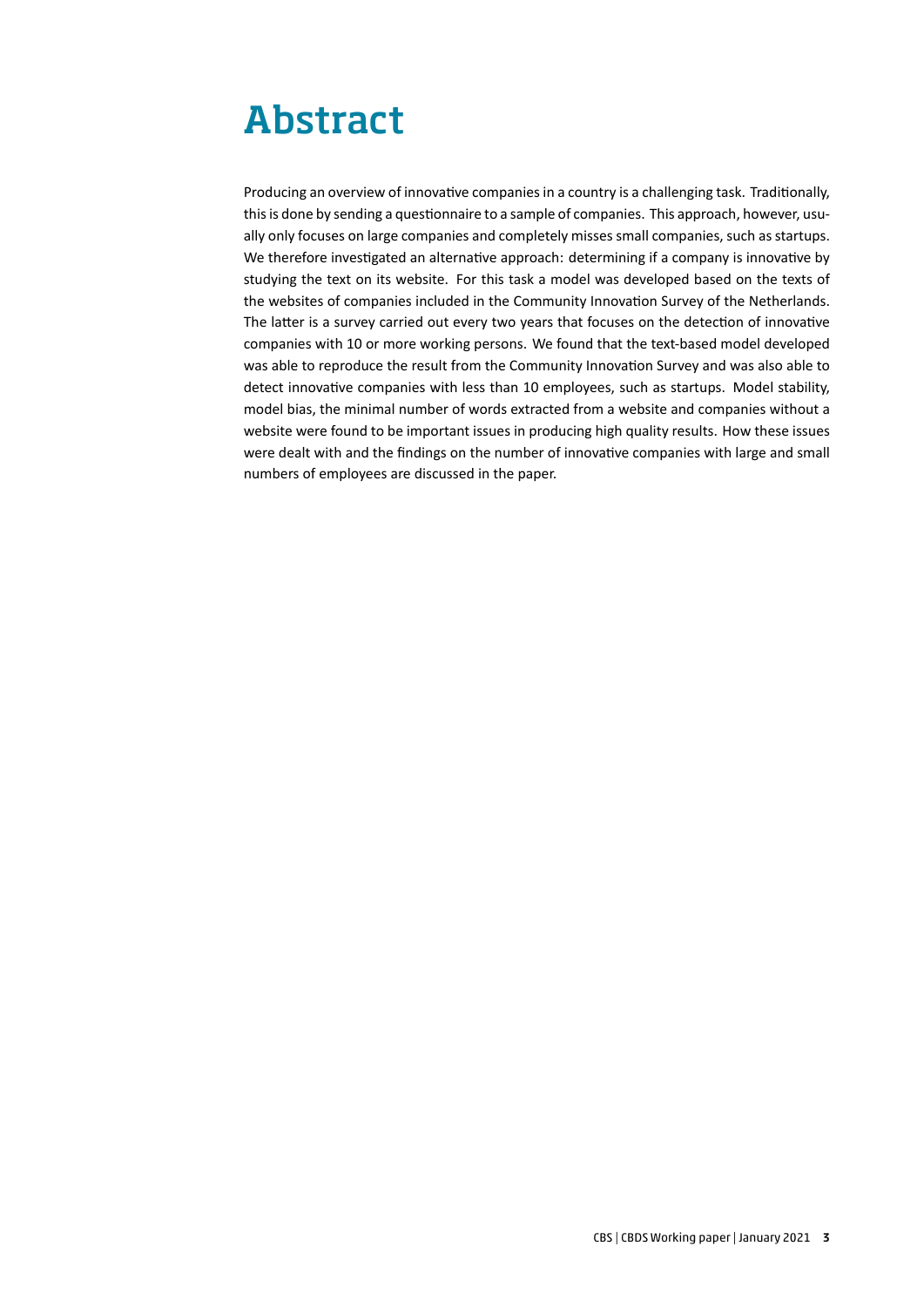## 1 Introduction

In our modern world, more and more data are generated on the web and produced by sensors in the ever growing number of electronic devices surrounding us. These data have very interesting potential applications such as providing novel insights on the activities of companies (Gökk et al. 2015), to inform policy makers (Höchtl et al. 2015) and also for official statistics (Florescu et al. 2014), especially when performed at large scale. However, extracting relevant and reliable information from Big Data sources in a reproducible way is not an easy task (Kitchin 2015, Daas et al. 2015).

In this paper we describe the results of our research on the development of a method that is able to determine if a company is innovative or not, based on the text on its website. Here, innovation is defined as all activities aimed at renewal within a company (Statistics Netherlands 2019a), where renewal is the act or process of making changes in order to improve the company so that it becomes more successful. Detecting innovative companies is traditionally done by a survey in many European countries: the Community Innovation Survey (CIS). However, this survey only focuses on a sample of 10,000 companies<sup>1)</sup> in the Netherlands, it only includes companies with 10 or more working persons, it is carried out once every two years, and it takes considerable time to produce the final outcomes (Eurostat 2019). The goal of the work described in this paper was the development of an approach that could be applied to all companies in a country, with special attention to small companies (companies with less than 10 working persons), and could be produced in a relative short time without putting any administrative burden on the companies involved.

## 1.1 Related work

A number of studies have been performed looking at company webpages that very much resemble the approach described in this paper. The work of Gökk et al. (2015) focussed on a set of nearly 300 company websites in the United Kingdom, of both small and medium-sized companies, to determine the potential of using web derived data to detect clues on their research and development activities. They conclude that webpages are a useful complement and may offer new insights not easily obtained from other sources. Baudry et al. (2016) report on a webpage study of Canadian companies focussed on detecting innovation. In this work, 133 websites were investigated and compared to survey results. Here, fairly low correlations were found but their conclusion was that some of the data extracted could be used as proxy for specific variables obtained from more classical methods. Mirończuk and Protasiewicz (2016) have investigated the relation between the content of documents available on a company's web domain and its innovative nature for companies in Poland. They developed a combination of Bayesian models (an ensemble) for this task which provided acceptable results. Kinne and Lenz (2019) and Kinne and Axenbeck (2018) have published studies in which large numbers of company webpages were investigated. In the 2019 paper, the focus was specifically on the development of web-based innovation indicators. By using the German CIS survey as a

 $1)$  The CIS-survey is send to enterprises (Eurostat 2019). However, because of the focus on websites in our work and because of the challenging relation between a website and a statistical 'business' unit, especially for large businesses, we have decided to use the more general term 'company' in this document to indicate the business organization on which the content of a website focusses. The reader should be aware that for small businesses the relation between a website and the statistical unit of interest is usually one-on-one.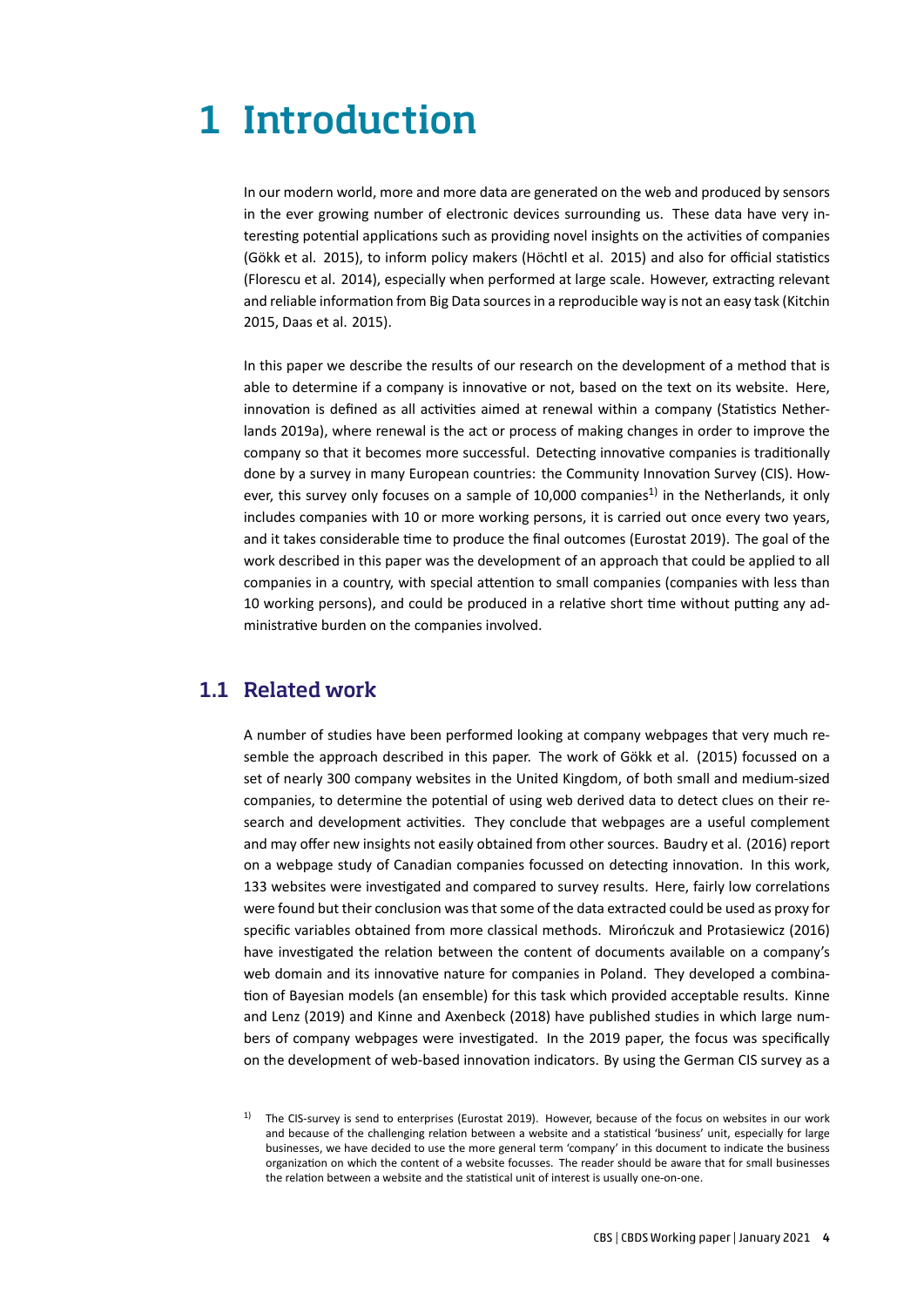starting point a model was developed to detect product innovation based on company texts; the average F1-score of the model on both classes was 0.8. Several hundreds of thousands company websites were classified with the model, revealing reliable predictions with a high regional granularity.

## 1.2 Goal of the study

With the findings of the study of Kinne and Lenz (2019) as inspiration, we investigated the possibility to use the webpages of companies in the Netherlands to detect innovation for both large and small companies, focused on the stability of the model developed over time and looked at the validity of the results. These topics and their application to official statistics have not been described in similar work by others. In section 2, the results of the CIS survey are combined with website data for the companies included. This required obtaining the corresponding Uniform Resource Locator (URL) of the website for each company. Next, it is described how the websites were scraped and how the text was extracted and processed. Section 3 subsequently focuses on the development of a model that enables the detection of innovation based on these texts. In addition, applying this model to other, smaller companies and stability of the model over time are discussed. These issues were found to be the major challenges in this work and are essential to assure future use. In section 4 the percentage of innovative companies without a website is estimated and the numbers of large and small innovative companies in the Netherlands are estimated by the approach developed. Final conclusions are drawn in section 5, which also includes a discussion on the application and future research.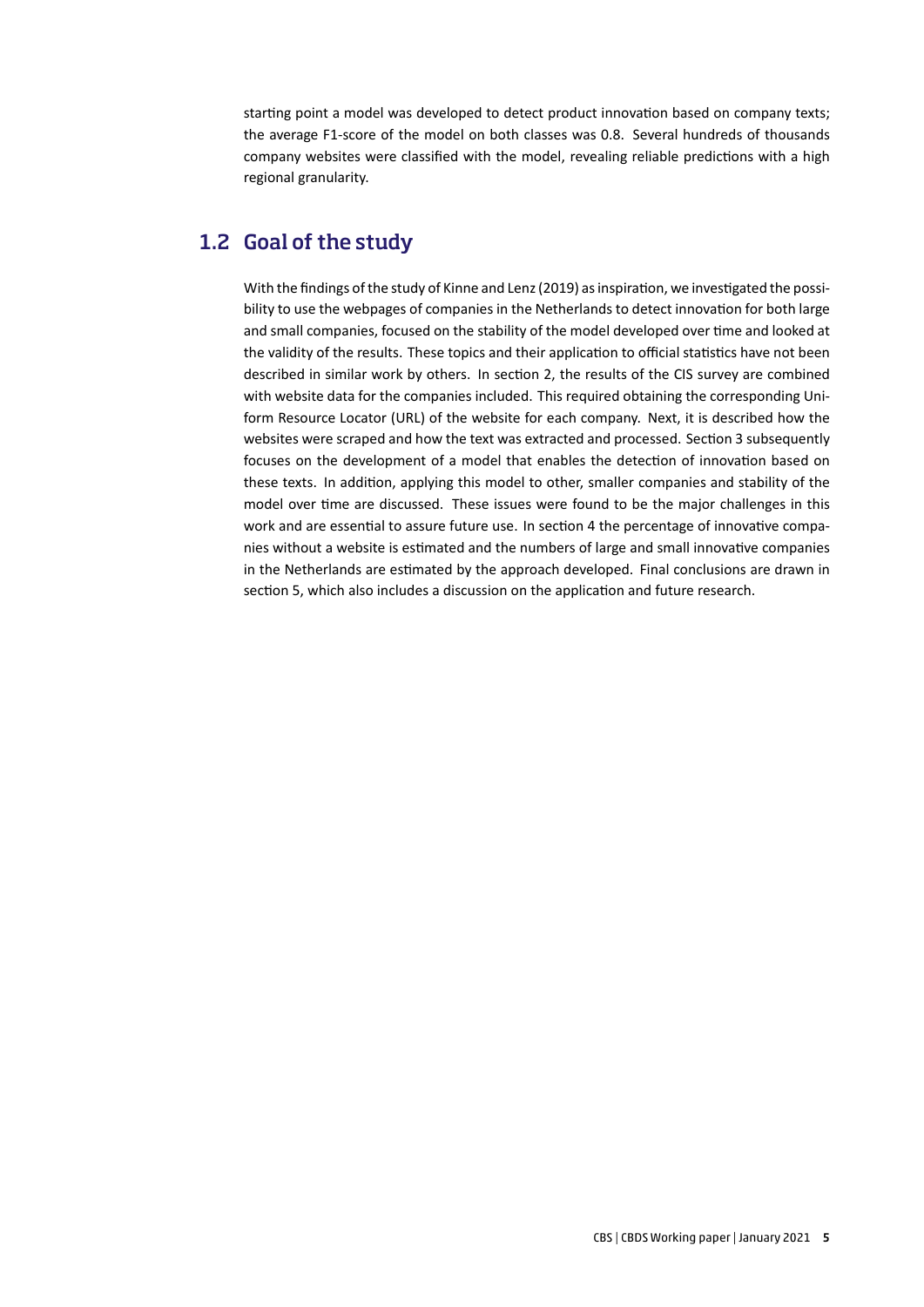## 2 Combining and processing data

### 2.1 Survey data

The CIS survey was the starting point for our work. The focus of this electronic questionnaire is on product, process, organizational and marketing innovations. In this biennial survey, companies self-report by indicating whether they are innovative or not in these areas. In the Netherlands, very large companies, those with 200 or more working persons, are always included in the survey while a stratified sample is drawn of companies with 10 or more working persons. In total around 10,000 companies are included in the CIS survey. Let it be clear here that companies with less than 10 working persons are not included in this survey nor are the small innovative companies estimated in any other way. For our work we used the response of the 2016 CIS survey, which covered the reporting period 2014-2016, and focused on the detection of technological innovative companies (Statistics Netherlands 2019b). Technological innovation is about renewing or greatly improving products or services or the processes that produce products and services (Statistics Netherlands 2019c). Of the respondents, all technological innovative companies were selected and a random sample of around 3,000 non-innovative companies was drawn. This resulted in a selection of 3,340 innovative and 3,002 non-innovative companies which were used to develop a model.

## 2.2 URL finding

At the start of our study, the URL of the website of a limited set of companies was known at Statistics Netherlands. We therefore had to search for this link for the total of 6,342 companies selected with the URL-finding approach developed in the first ESSnet Big Data (Stateva et al. 2017). This means that the Google search API in combination with the name and location information of each company was used to collect possible links to websites. The best matching URLs were selected and were subsequently manually checked to assure they referred to the correct company. More specifically, the name of the company, the address and the Chamber of Commerce number (if available on the website) were used to confirm this relation. In the end, the corresponding websites were found for 3,338 innovative (99.9%) and for 2,876 noninnovative companies (95.8%) in the CIS survey. During the study, for increasing number of companies URLs became available.

## 2.3 Webscraping and processing

Next, the websites were scraped. The page the URL referred to was scraped and -optionallyall pages referred to by that page, if located in the same domain, were additionally scraped. The urllib.request function in Python 3.7 was used to download the pages. We compared this scraping method with several alternative approaches, such as those using Node.js or Selenium. URLs that could not be scraped during the first attempt were visited at least four times -at later points in time- to deal with websites that were temporarily unavailable. The raw-html file obtained was parsed with the Beautiful Soup 4 library (v 4.7.1), backed up on the local machine, and processed in several stages. In the first stage, all script and style sections were removed, followed by language detection of the visible text with the langdetect library ( $v$  1.07). Since the majority of the pages were either written in Dutch or English, we only discerned between those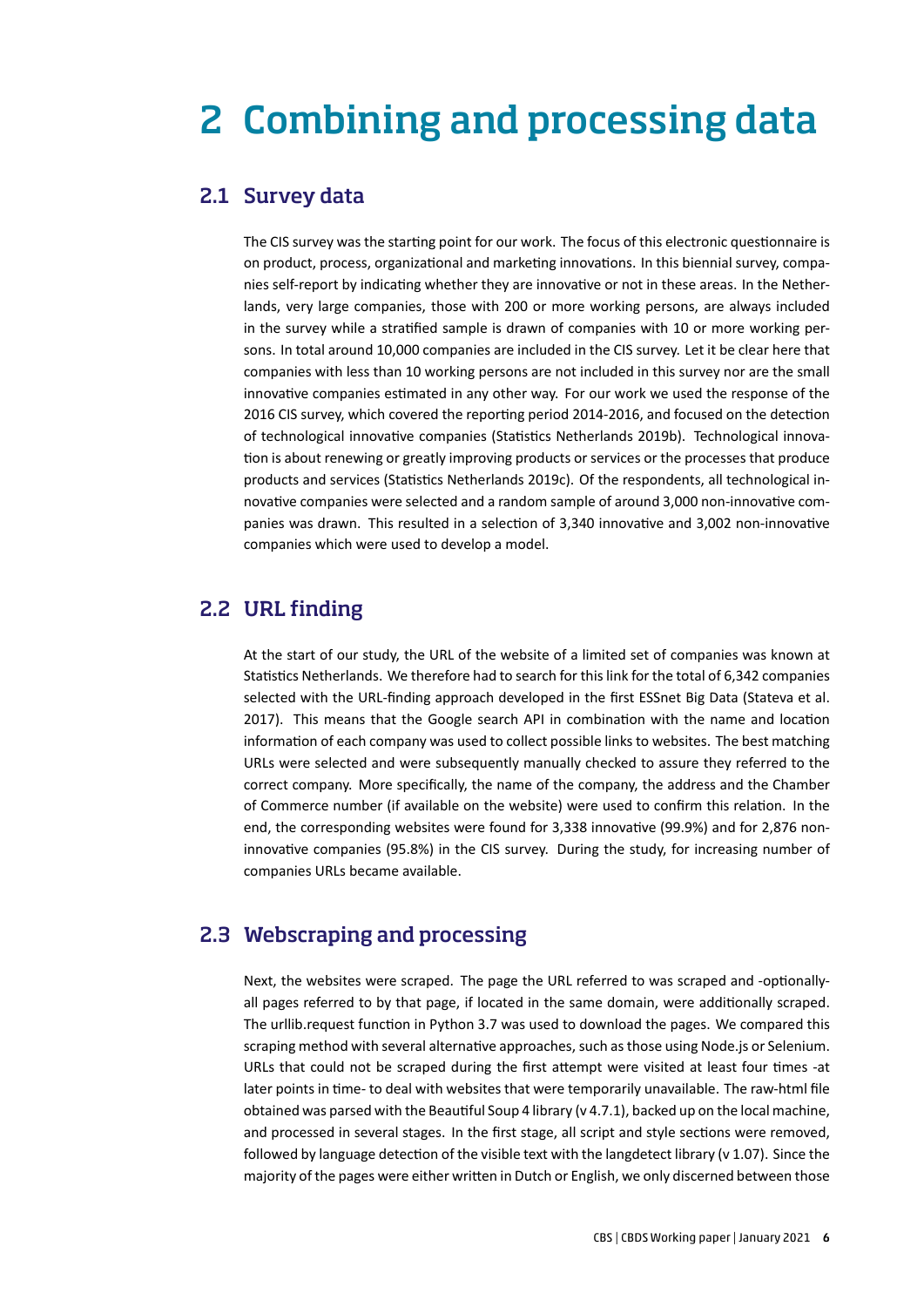languages here; i.e. any non-Dutch page was considered written in English. Subsequently, all words were converted to lower case and all punctuation marks, numbers, and all words below a specific number of characters, either 2 or 3, were removed. Next, depending on the language detected and needs, any words included in the NLTK stop words list (v 3.4.1) were removed followed by mapping of the different morphological variants of the remaining words to their base form; i.e. stemming. For this the SnowbalStemmer library (v 1.2.1) was used. This resulted in a list of stemmed words for each webpage which were subsequently stored.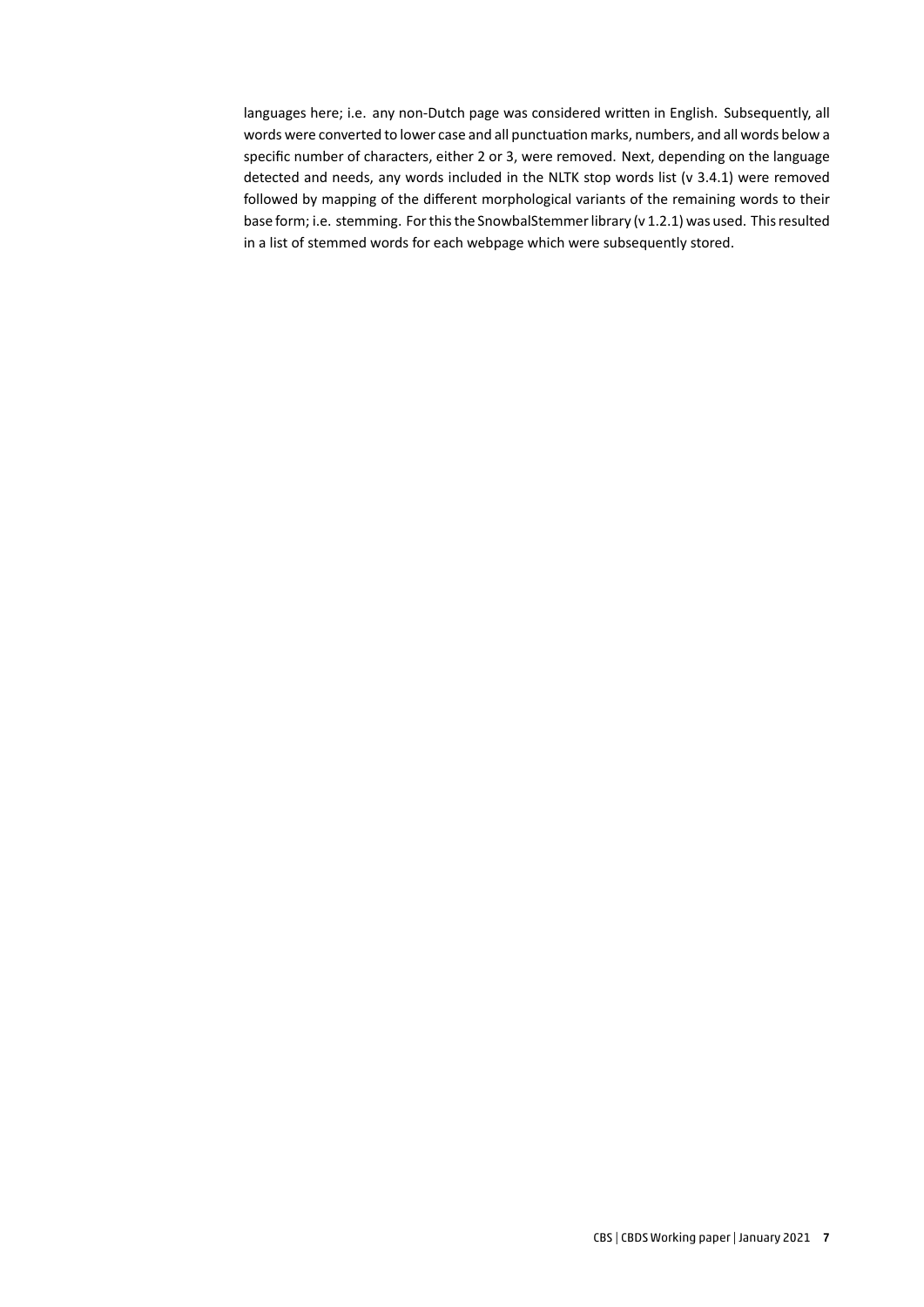## 3 Model development

Since the goal of our study was to determine if the text on a webpage of a company could be used to detect whether they are technologically innovative or not, a model was specifically developed for this task. We used a data-driven modelling approach (Breiman 2001, Hand 2019). Not all of the 3,338 and 2,876 websites of the innovative and non-innovative companies could be accessed. A total of 2,581 (77.3%) and 2,299 (79.9%) webpages for each class could be scraped. After processing, 2,529 (75.8%) and 2,236 (77.7%) of the files contained 10 or more words for the innovative and non-innovative companies class, respectively. Since the outcome is known for each company and only two classes exist, innovative and non-innovative, this is a supervised binary classification task. Prior to any of the subsequent variable selection and model development steps, the dataset was randomly split in a 80% training and a 20% test (holdout) set.

### 3.1 Variable selection

To enable the development of a model based on the words in text files, the well-known representation in the form of frequency-annotated bag-of-words was used (Aggarwal 2016, chap. 13). A document-term matrix was created in which the rows corresponded to the company webpages and the columns to the words selected from the text collection. For each word in the processed webpage text, the term frequency-inverse document frequency (tf-idf) was included in each cell. Tf-idf is generally considered a good way to identify words that characterize the topics in a text (Aggarwal 2016, Gentzkow et al. 2019). Many of the tf-idf values were zero. During this work we found that taking the log of the tf-ifd+1 value increased the accuracy of the model by 1%. The scikit-learn library (v 0.21.2) in Python was used for this task (Pedregosa et al. 2011). To the document-term matrix, the language of the webpage was included as a binary feature. Word embeddings, as implemented in the word2vec skip gram and Continuous Bag Of Words algorithms of the gensim library (v 3.4.0), could also be included. Word embeddings are based on word co-occurrences and enable an improved extraction of topic information by encoding the semantic and syntactic information of words (Allen and Hospedales 2019, Li and Yang 2018). Various numbers of word embedding based features could be added to the document-term-matrix. This matrix, dimensions 3,904 by 257,976, formed the start for model development.

## 3.2 Classification

A wide variety of algorithmic classification methods, included in the scikit learn library, were applied to select the most appropriate one for the task at hand. However, their results are obviously affected by the decisions made during data collection and subsequent processing steps. The most important ones considered in this study are i) the type of webscraping used, ii) the level of webpages scraped (only main or main and subsequent pages referred to), iii) the preprocessing steps applied (e.g. remove stop words or not, stem words or not and the minimum number of characters of the words included), iv) the minimum number of words needed for model development, v) the minimum document frequency of the words in the document-term matrix, vi) the number of word embeddings based features added, and vii) the need to use language specific models. During model development, the following general findings were observed. i) When different types of webscraping methods were compared it became clear that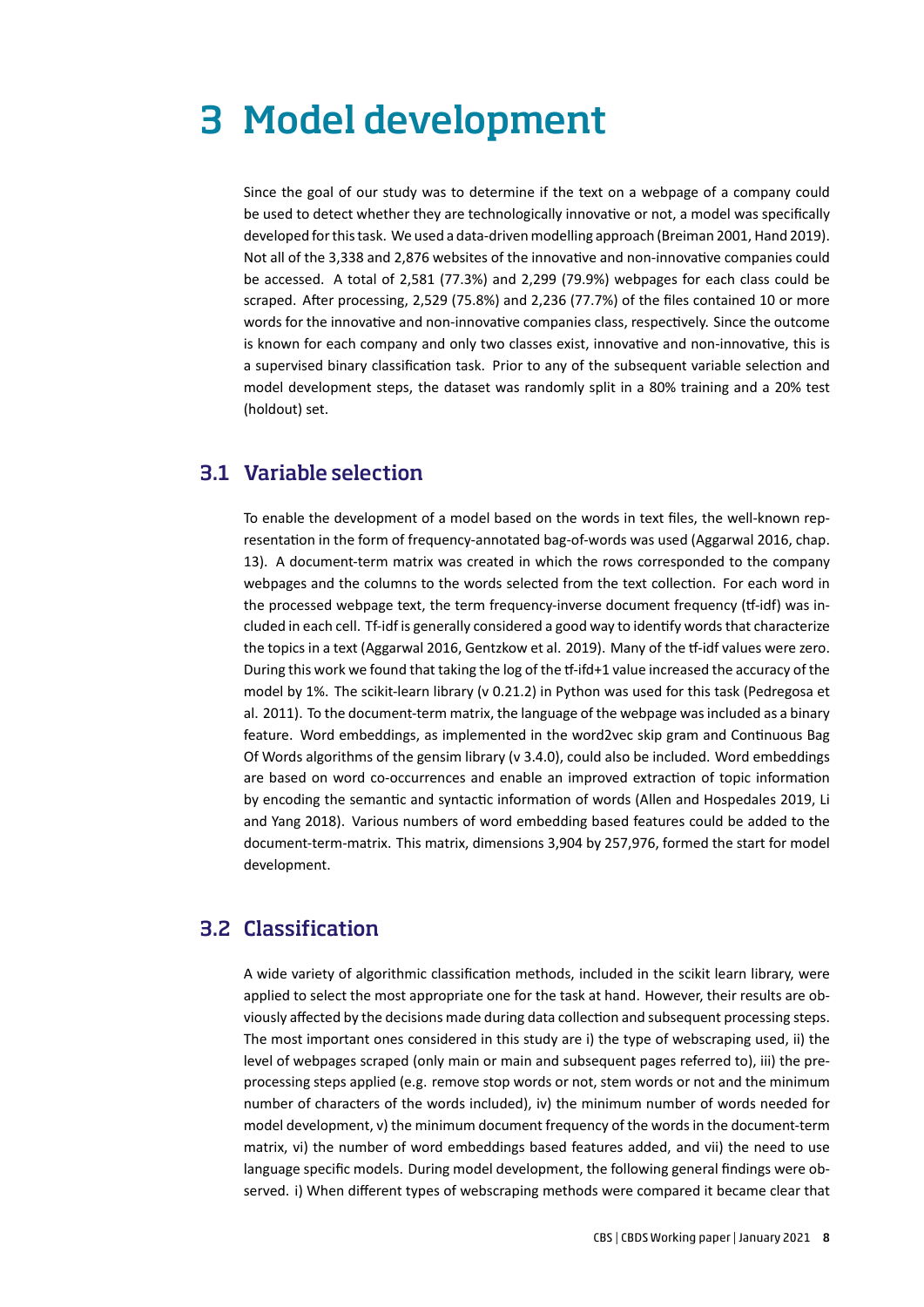models based on pages collected by the urllib.request function slightly outperformed those based on pages collected by Node.js and Selenium. The latter both convert JavaScript code to text which is subsequently included in the page stored. Such code is ignored by the urllib.request function. Apparently the JavaScript part provided no additional information related to innovation. ii) The findings of only scraping the page the URL referred to or to combine it with all additional pages, within the same subdomain, to which this page refers resulted in hardly any improvement of the model. This observation and the fact that it was foreseen that a huge number of company webpages would be studied, let us decide to focus on the findings based only on the page the URL referred to. Downside of this decision is that pages that only contain a limited number of words may not be classified (see vi). iii) When comparing the effect of various preprocessing steps it was found that stop word removal and stemming of words both improved the classification results. The effect of including 2 or 3 characters words and more was found to be very important and is discussed separately below. iv) The minimum number of words required for model development was determined by comparing the effect of a range of values; i.e. 5, 10, 15 and 20. It was found that 10 words was the absolute minimum number of words needed. Models based on fewer words performed poorly. v) The minimum number of times a word needs to occur in all documents to be included in the document term matrix, i.e. the minimum document frequency, is a very important selection criteria. Most important effect is that this value filters out all less occurring words and -as a consequence- seriously reduces the document term matrix. Values between 50 and 300, in steps of 50, were compared and 100 was found the most appropriate value. Models with lower and higher values usually performed less. vi) Word embeddings based features could be included or not. The effect of including various numbers of dimension based features, between 100 and 400 dimensions in steps of 100, were compared. It was found that using 200 features sufficed. Including more had no additional effect. vii) The language of a webpage was classified as either Dutch or English. Comparing the findings of a single model with those of two language specific models demonstrated that the first performed better than the combined results of the latter. This is likely due to the fact that the majority of the webpages was written in Dutch (87%) and that these usually also contained some English words.

Based on the general observations described above, the findings of various classification algorithms were compared. The results of various performance metrics, as derived from the confusion matrix of the predicted and actual class results on the test set, were compared (Olson and Delen 2008). We found that accuracy provided the most useful metric. The accuracy of the models developed are shown in Table 1 in which the effect of including words of minimal 2 and 3 character lengths and the additional effect of 200 word embeddings based features on words of 3 and more characters -on model development- are listed. The average accuracy and standard deviation of a 1,000 independent models, developed on the training set and evaluated on the test set, are shown. Methods were tested with their default settings unless indicated. Including combinations of two adjacent words (bigrams) had no additional effect on the results shown except for a slight improvement of the results when only words of 3 and more characters were included. Various characteristics of the companies, such as the economic activity code and number of working persons, were also added but we found no improvement on the text-based classification results.

From Table 1 it is clear that when words of 2 or more characters are used (column 2) a lot of the methods performed extremely well. Compared to results based on words of only 3 or more characters (column 3), this indicated that the 2 character words had a high information content for the topic studied. Inspecting the variables and their coefficients in the logistic regression model confirmed this observation. Of the 20 words with the highest coefficients in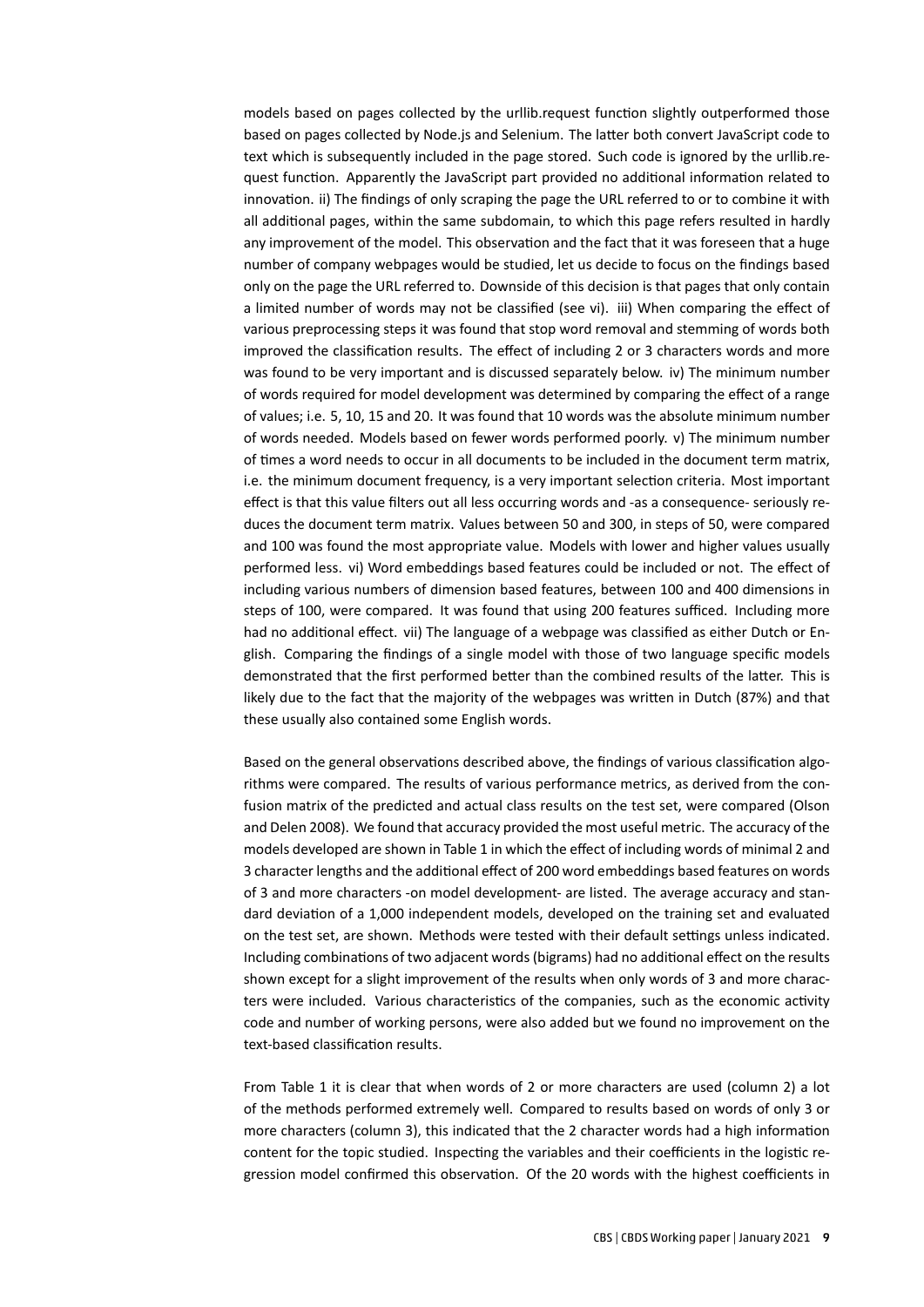|                                         |            |            | Words of 3   |
|-----------------------------------------|------------|------------|--------------|
| Classification algorithm                | Words of 2 | Words of 3 | and more     |
|                                         | and more   | and more   | characters + |
|                                         | characters | characters | word         |
|                                         | $(\%)$     | (%)        | embeddings   |
|                                         |            |            | (%)          |
| Bernoulli Naïve Bayes                   | $87 \pm 1$ | $60 \pm 1$ | $61 \pm 2$   |
| Logistic Regression (L1 regularization) | $94 \pm 1$ | $60 \pm 2$ | $93 \pm 1$   |
| Nearest Neighbors ( $k = 2$ )           | $61 \pm 2$ | $52 \pm 1$ | $58 \pm 1$   |
| Support Vector Machine (linear)         | $93 \pm 1$ | $60 \pm 1$ | $81 \pm 1$   |
| Support Vector Machine (radial basis)   | $53 \pm 1$ | $53 \pm 1$ | $57 \pm 3$   |
| Stochastic Gradient Decent              | $93 \pm 1$ | $58 \pm 2$ | $79 \pm 3$   |
| <b>Quadratic Discriminant Analysis</b>  | $77 \pm 8$ | $57 \pm 2$ | $56 \pm 2$   |
| Neural Network (multi-layer perceptron) | $92 \pm 1$ | $62 \pm 2$ | $74 \pm 3$   |
| <b>Decision Tree</b>                    | $94 \pm 1$ | $54 \pm 1$ | $61 \pm 2$   |
| <b>Random Forests</b>                   | $94 \pm 1$ | $56 \pm 2$ | $64 \pm 1$   |
| <b>Gradient Tree Boosting</b>           | $94 \pm 1$ | $59 \pm 1$ | 71 ± 1       |

#### Table 1. Accuracy of the various classification algorithms tested.

Default settings were used. The average and standard deviation of 1,000 tries are shown.

that model, 18 had a length of 2 characters; such as 'nl', 'de', and 'en'. Although it is great to find so many well performing models, these findings prompted us to inspect the origin of the 2 character words more carefully. It was found that many of these words originated from email and web links displayed on webpages, suggesting that innovative companies are more focused on displaying contact information and links. This was, however, not the relationship we were looking for as this finding suggests that a website solely filled with email addresses and links would be classified as innovative. We therefore decided to ignore the 2 characters words and focused on developing a model based on words of 3 characters and more. It is important to realize that because the words are stemmed after character length selection this can still result in the occurrence of (a few) 2 character words which may end up in the model. As mentioned above, the accuracy of the models based on words of 3 and more characters are also shown in Table 1 (column 3). From this it is clear that the overall performance decreased considerably, dropping from around 90% to around 60% for many of the classification methods. Because of this, we tested the effect of additionally including word embeddings. Within the Natural Language Processing (NLP) community it is a well-known fact that word embeddings often improve the extraction of topic information from texts (Li and Yang 2018). Including word embeddings indeed had a positive effect on a considerable number of the approaches tested; compare column 3 and 4 in Table 1. However, only one of them reached a very high accuracy, viz. logistic regression with L1 (lasso) regularization had an accuracy of 93% ± 1. Since a high accuracy and an interpretable model are preferred, certainly within the context of official statistics, logistic regression was clearly the classification method of choice. This model had a precision of 99% ± 1, a recall of 87% ± 1 and a F1-score of 93% ± 1. A total of 350 features, including 180 unique stemmed words, were included in the model. All work subsequently described below is based on logistic regression based models.

## 3.3 External validation and application to small companies

To test the external validity of the model, we first applied it to the websites of startups. Although it is not an officially defined term, startups are usually described as young innovative companies active in technology or an associated area with a small number of employees (Robehmend 2016). Links to the webpages of 1,078 Dutch startups were obtained from the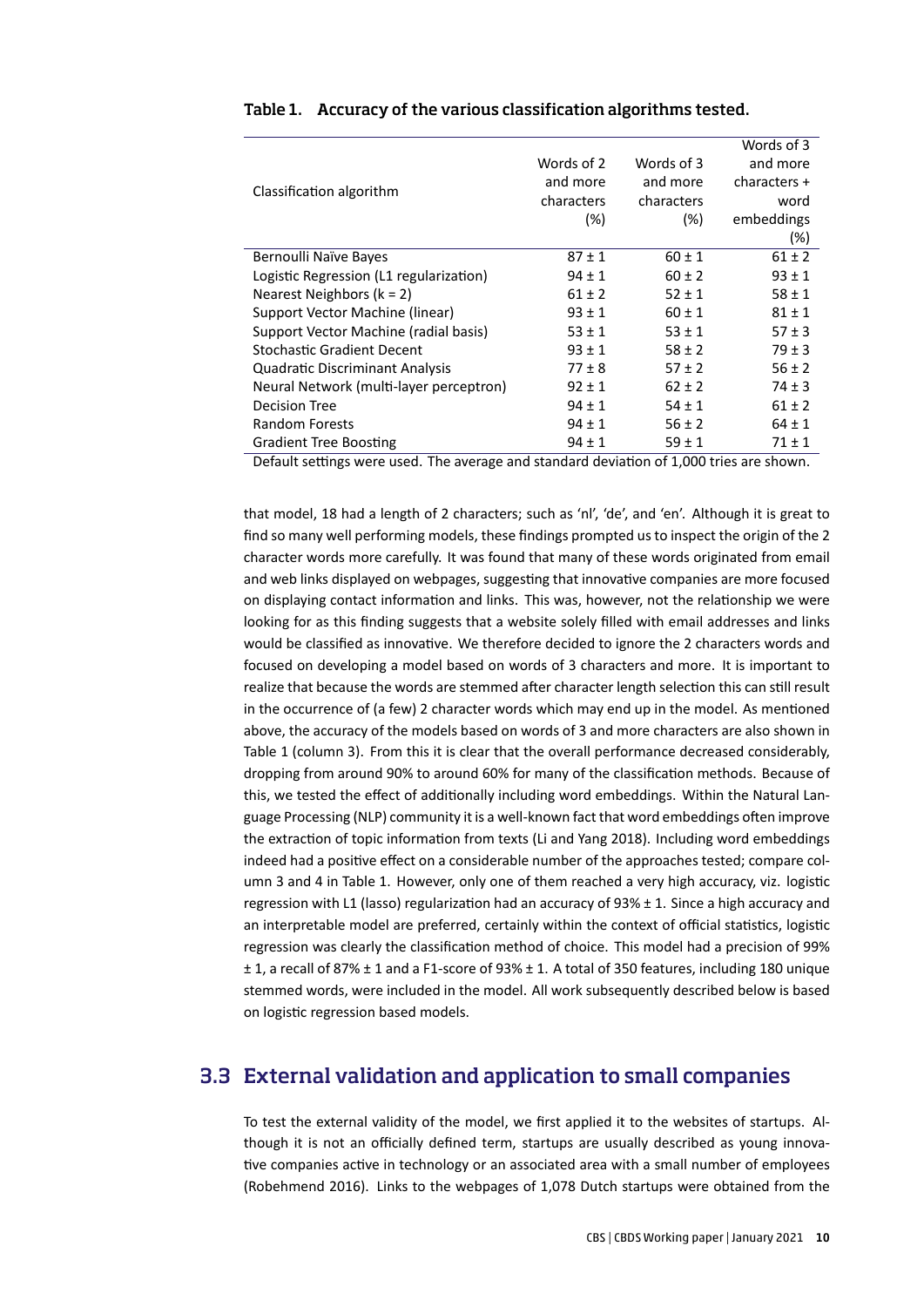dutchstartupdatabase.com website; this website is unfortunately no longer active at the moment of writing. A total of 955 webpages (88.6%) could be accessed and scraped and 933 contained 10 or more words after processing (86.5%). Of the 933 webpages, 855 were found innovative according to our model. This is 79.3% (855/1078) of all startup links obtained and 91.6% (855/933) of all webpages classified. The 933 classified websites were manually judged which confirmed the findings of the model in 921 cases (98%). These results indicated that the model developed on websites of companies with 10 or more employees also performed well on webpages of companies with (very likely) much less employees. It also confirmed our expectation on the innovative character of many startups.

The model was subsequently applied to the webpages of companies with less than 10 employees for which a URL was available in the Business Register of Statistics Netherlands. A total of 542,066 webpages were attempted to be scraped which resulted in 490,413 pages (90.5%) actually being collected. After processing, 466,523 webpages contained 10 or more words (86.1%). Of these 194,508 were classified as innovative (35.9%). The pages of a random sample of 1,000 classified companies were subsequently manually checked, in a double-blind test, which revealed that 95% of them were indeed correctly classified. The confusion matrix of this classification check was: True Positives 313, False Positives 28, True Negatives 638 and False Negatives 21. This value is comparable to the accuracy of the model on large company webpages. This demonstrated that the model developed could be applied to both large (10 or more employees) and small (less than 10 employees) company websites. Comparison of the Likelihood ratios for the detection of innovative and non-innovative companies (McGee, 2002), which are 22 and 15 respectively, indicate that the former are somewhat better identified.

## 3.4 Model long-term stability

However, not everything worked out well. After several months of applying the model to the freshly scraped webpages of Dutch companies, including some of those selected for the 2016 CIS-survey (see section 2.1), we noticed a deterioration of the models performance. This resulted in less and less innovative companies being classified as innovative. This indicated that the texts and the distributions on which the model was based were not static. Reduction of the long-term stability of a model is not uncommon for text based classifiers and has, for instance, also been observed in news topic classification (Kim and Hovy 2006) and event detection and tracing (Atefeh and Khreich 2015). We therefore looked in the scientific literature for ways to deal with this issue. In the Machine Learning community, especially by those that study socalled data streams, this phenomenon is generally described as 'concept drift' (Lu et al. 2018). The two most common suggested solutions are: i) retraining the model on new data or ii) adding new data to the original data followed by model retraining (Janardan 2017, Gama et al. 2014). Both approaches were investigated.

First we 'freshly' scraped and processed the websites of the original, CIS included, companies. On website data scraped 6 months after the original model was developed, the accuracy of the new model was found to be 76% while after one year it was as low as 63%. Clearly, retraining the model on new data did not work. These observations also suggested a change in the content of the CIS-included websites of one or both groups discerned. This, obviously, could be caused by companies updating their website during this period. Comparison of the first, original dataset, and the data set scraped a year later confirmed this difference and additionally revealed that around 285 websites were absent in the latter data set because they were no longer available online. These included 156 innovative and 129 non-innovative companies. The texts of these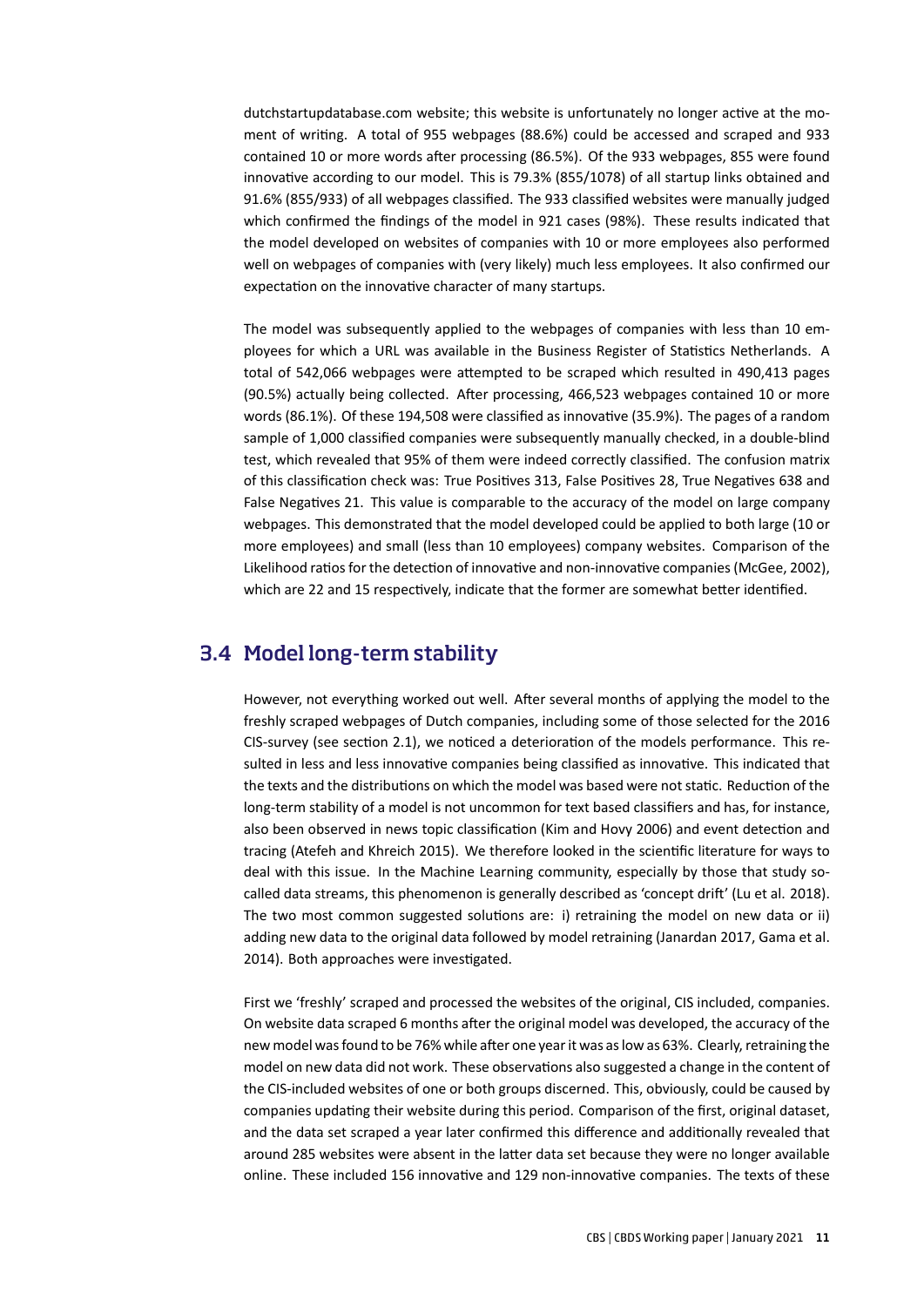websites, which were only included in the first data set, were found to be essential for highly accurate model development; see Daas and Jansen (2020) for more details. This explained why the decrease in accuracy could not be regained by retraining. From these findings it is obvious that sticking to the original data set of companies would not solve the model stability problem.

The second suggestion was to add newly classified data to the original data set and retrain the model. We found that this worked when the classified websites of innovative startups and those of a large number of websites from companies (both large and small) in the Business Register were jointly included. Best results were obtained when a sample of 20,000 classified and manually checked websites from companies in the Business Register and all of the startup webpages classified as innovative, 855 in total, were added. The document term matrix produced had the following dimensions, 20,588 by 426,270. Here, an accuracy of 88%  $\pm$  1 on the test set was obtained for the new model. By comparing the results of the updated model on webscraped data for various samples of CIS survey selected companies that were not included in model development, scraped at 6 and 12 month after original scraping, it was demonstrated that the model trained on the combination of the three datasets produced the best overall results. Increasing the number of Business Register websites to 30,000 and more did not additionally improve the accuracy of the model and model development took longer to complete. As an additional preprocessing step, many of the common words included in website texts that are obviously not related to innovation, such as the day of the week and the month of the year, were removed prior to creating the document-term matrix which accelerated model development without negatively affecting the accuracy. The precision, recall and F1-score of the new model were 88% ± 1, 84% ± 1 and 86% ± 1, respectively, for the 6 and 12 month scraped data. A total of 584 unique stemmed Dutch and English words were included in the model. To provide an overview of the features included, the words with the 20 most positive and negative standardized coefficients in the logistic regression model are shown in Table 2. For Dutch words an English translation is added.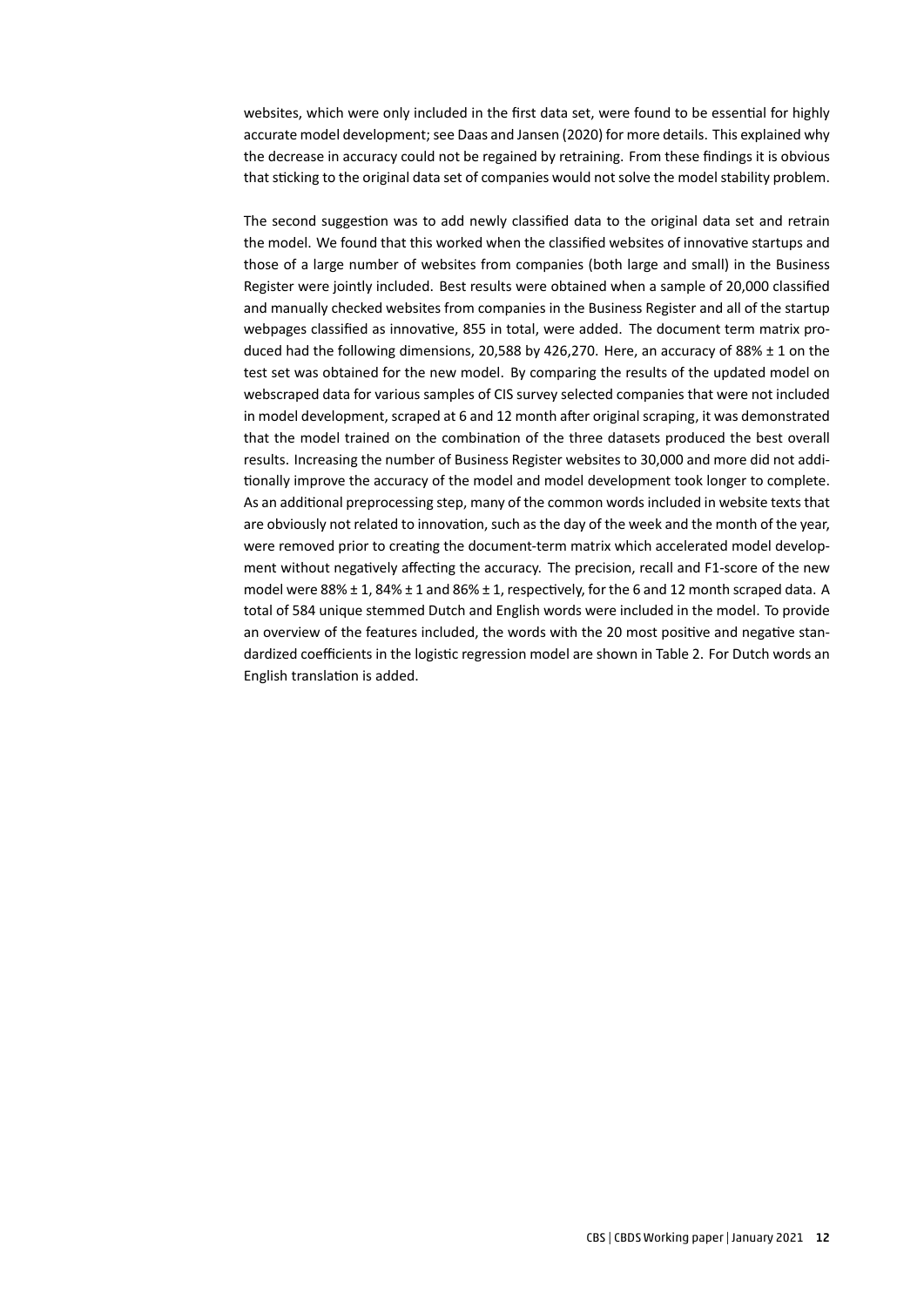| <b>Positive</b>  |                |         | <b>Negative</b> |                |           |
|------------------|----------------|---------|-----------------|----------------|-----------|
|                  |                | Model   |                 |                | Model     |
| Stemmed word     | English trans- | coeffi- | Stemmed word    | English trans- | coeffi-   |
|                  | lation         | cient   |                 | lation         | cient     |
| com              | com            | 13.399  | aanbied         | sale           | $-15.311$ |
| system           | system         | 13.090  | kop             | buy            | $-15.035$ |
| inspiratie       | inspiration    | 12.073  | creat           | create         | $-14.720$ |
| data             | data           | 11.225  | powered         | powered        | $-10.421$ |
| technologie      | technology     | 11.158  | vorm            | shape          | $-10.263$ |
| doe              | do             | 10.465  | exclusiev       | exclusive      | $-9.889$  |
| agenda           | agenda         | 10.327  | activiteit      | activity       | $-9.382$  |
| analys           | analysis       | 9.872   | tijd            | time           | $-8.756$  |
| trot             | proud          | 9.559   | set             | set            | $-8.713$  |
| check            | check          | 9.423   | <b>us</b>       | us             | $-8.562$  |
| complet          | complete       | 9.327   | facebok         | facebook       | $-8.523$  |
| softwar          | software       | 9.224   | schad           | damage         | $-8.085$  |
| detail           | details        | 8.933   | kijk            | look           | $-8.033$  |
| film             | movie          | 8.788   | winkelwag       | shopping       | $-7.946$  |
|                  |                |         |                 | cart           |           |
| dutch            | dutch          | 8.726   | afsprak         | appointment    | $-7.796$  |
| contactformulier | contact form   | 8.325   | wer             | again          | $-7.354$  |
| markt            | market         | 8.299   | zak             | business       | $-7.314$  |
| innov            | innovative     | 8.206   | dienst          | service        | $-7.238$  |
| eenvoud          | simplicity     | 8.172   | sale            | sale           | $-6.845$  |
| rendement        | efficiency     | 8.159   | werkplat        | workplace      | $-6.824$  |
| search           | search         | 8.126   | opdrachtgever   | client         | $-6.702$  |

#### Table 2. The 20 stemmed words with the highest and lowest standardized coefficients in the new logistic regression model developed.

Both Dutch and English words are included. To improve readability, each word is translated into English (if needed) and shown as its most occurring non-stemmed version.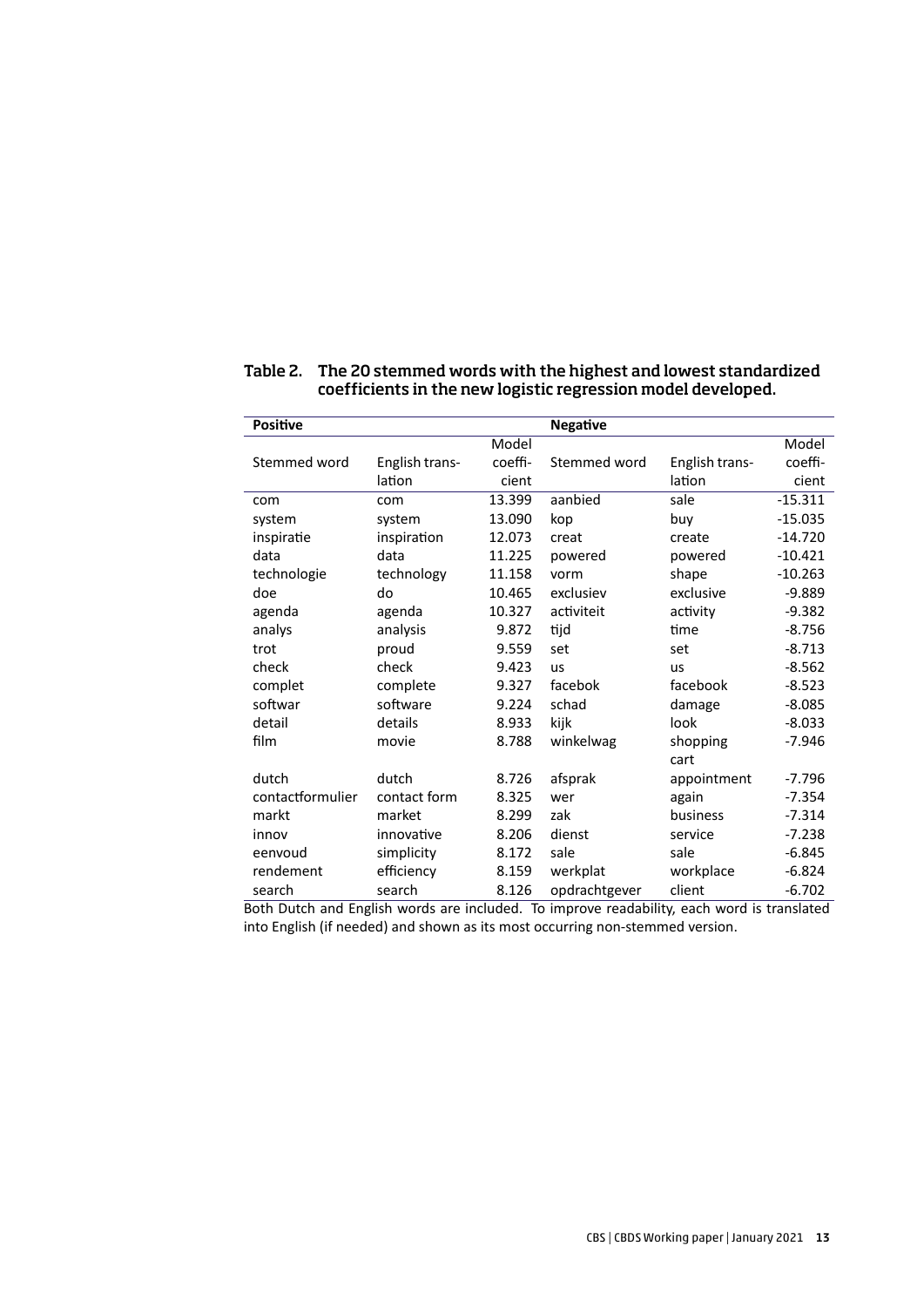## 4 Detecting Innovation

### 4.1 Innovative companies without a website

The approach described above focuses on companies with websites and implicitly assumes that nearly all innovative companies have a website. This does not have to be the case and begs answering the question "How many companies without a website are innovative?" Let's start answering this question by looking at the data obtained from the CIS survey. Here, we did our utmost best to find the accompanying website for our sample of 3,340 innovative and 3,002 non-innovative companies. For two of the innovative companies no website could be found, suggesting that 0.06% of the innovative companies with 10 or more working persons has no website. For the non-innovative companies in the sample, this was much higher. Here, no website was found for 126 companies, indicating that 4.2% of the non-innovative companies had no website.

But what about the small innovative companies? To get an indication of the number of innovative companies without a website with less than 10 working persons we took a random sample of 1,000 small companies from a complete list of all companies in the city of Eindhoven. We selected this city because a high quality list of small companies and URLs was available, it is the fifth-largest city in the Netherlands, and a considerable number of technological companies are located there. For the companies in the sample we carefully checked the URLs manually. A total of 107 small companies remained for which no website could be found. The data available in the Business Register of Statistics Netherlands including information available at the Chamber of Commerce website were used to check the characteristics of these companies, such as the description of its activities, so any that were certainly not innovative could be removed. As a result of this exercise 13 small companies without a website remained that could potentially be innovative. These were contacted by phone. In a short structured interview, the owner of the company was asked: i) if the company was still active, ii) if it had a website and iii) what kind of products or services the company provided. In the end one company was identified as innovative; it produces tailor-made software. Combined with the CIS derived findings, this indicates that -in general- a maximum of 1 in a 1,000 innovative companies in the Netherlands (0.1%) may be missing because they have no website.

## 4.2 Large and small innovative companies

The new model was used to classify a huge dataset of Dutch company websites. Since the aim was to determine the total number of small and large innovative companies in the Netherlands as accurately as possible, an as complete as possible list of Dutch companies and their associated website was constructed. By aiming for completion, a census like approach was applied. We therefore combined the results of all projects in our office that included URL-finding initiatives (for details see Oostrom et al. 2016, Ortega and Heerschap 2019, Statistics Netherlands 2019d, and Ten Bosch 2018) and added this to our own list. This resulted in a set of 824,972 Dutch company and website combinations that had a valid number of working persons assigned. These websites were subsequently scraped, processed and classified. The findings for large and small companies are separately discussed below.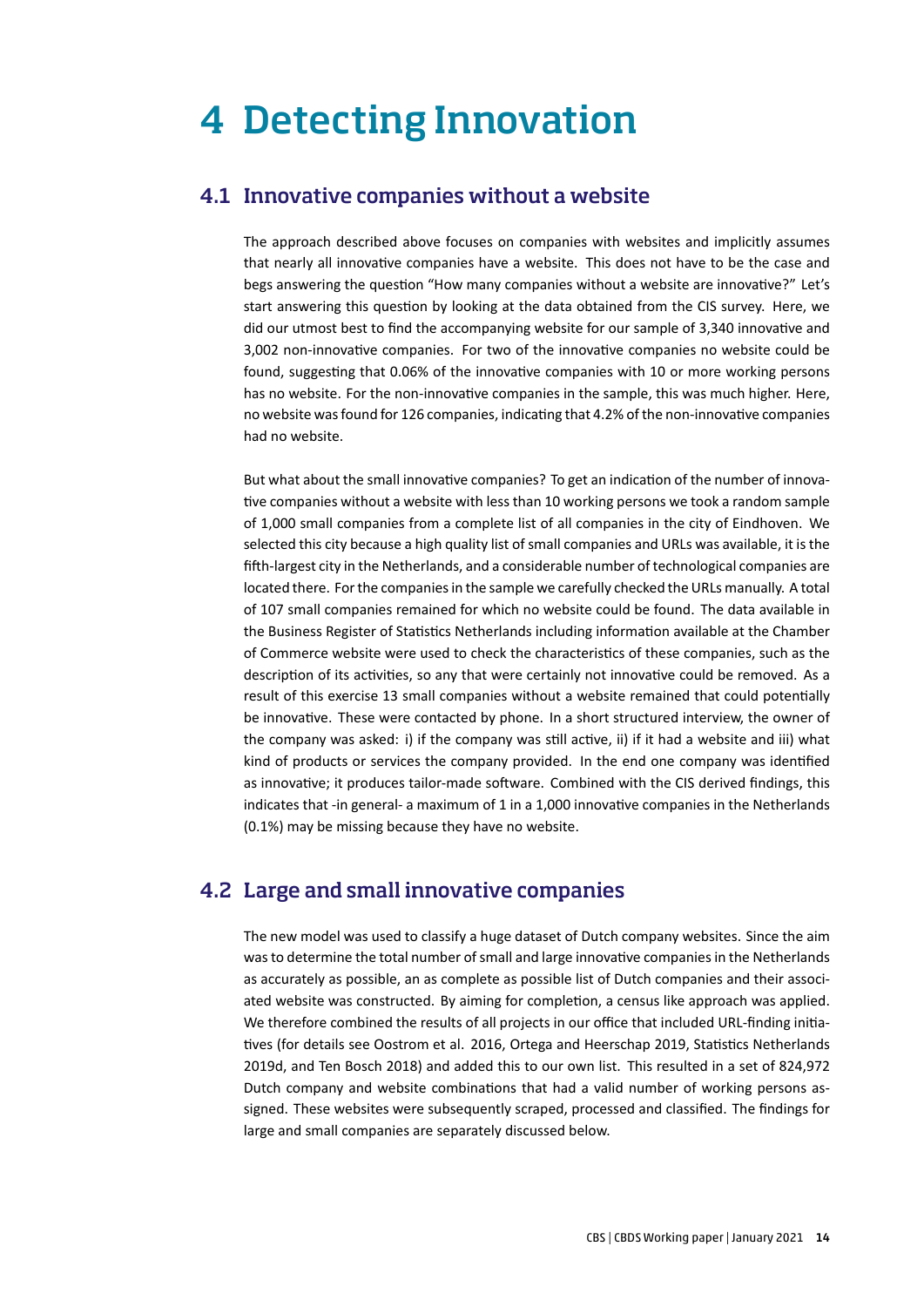#### 4.2.1 Large companies

Of the 40,957 large companies for which a website was found, 38,601 could be accessed and scraped (94.2%). After processing, 37,576 of the websites contained 10 or more words (91.7%) and were classified. A total of 17,783 innovative large companies were found (43.4%). The model was additionally used to predict the innovation probabilities for the large companies to reveal its distribution (Fig. 1). The mean was 0.467, the median was 0.405 and the lowest and highest predicted probabilities were 0.00001 and 0.99998, respectively. The U-shape distribution in Fig. 1 reveals that the model is able to predict well separated probabilities for a large number of companies.



#### Figure 1. Innovation probability distribution for large companies. Histogram of predicted innovation probabilities for 37,576 company websites are shown

The estimate of 17,783 innovative large companies is not definitive as it needs to be corrected because: i) a model-based approach is used which may introduce a bias, ii) not all websites contained sufficient words to be classified, and iii) not all innovative companies have a website. In our opinion, a correction for the number of websites that could not be accessed and scraped is not required. Since these websites were repeatedly attempted to be scraped and failed, they were clearly not active anymore and hence do not belong to the target population.

Correction was performed as follows. First, the bias in the model-based estimation was corrected. This was needed as the precision (88%) and recall (84%) differed for the model applied (Meertens et al. 2019b). In the confusion matrix results precision and recall (Olsen and Delen 2008) are defined as:

$$
Precision = \frac{tp}{tp + fp} \tag{1}
$$

$$
Recall = \frac{tp}{tp + fn} \tag{2}
$$

*tp, number of true positives; fp, number of false positives; fn, number of false negatives.*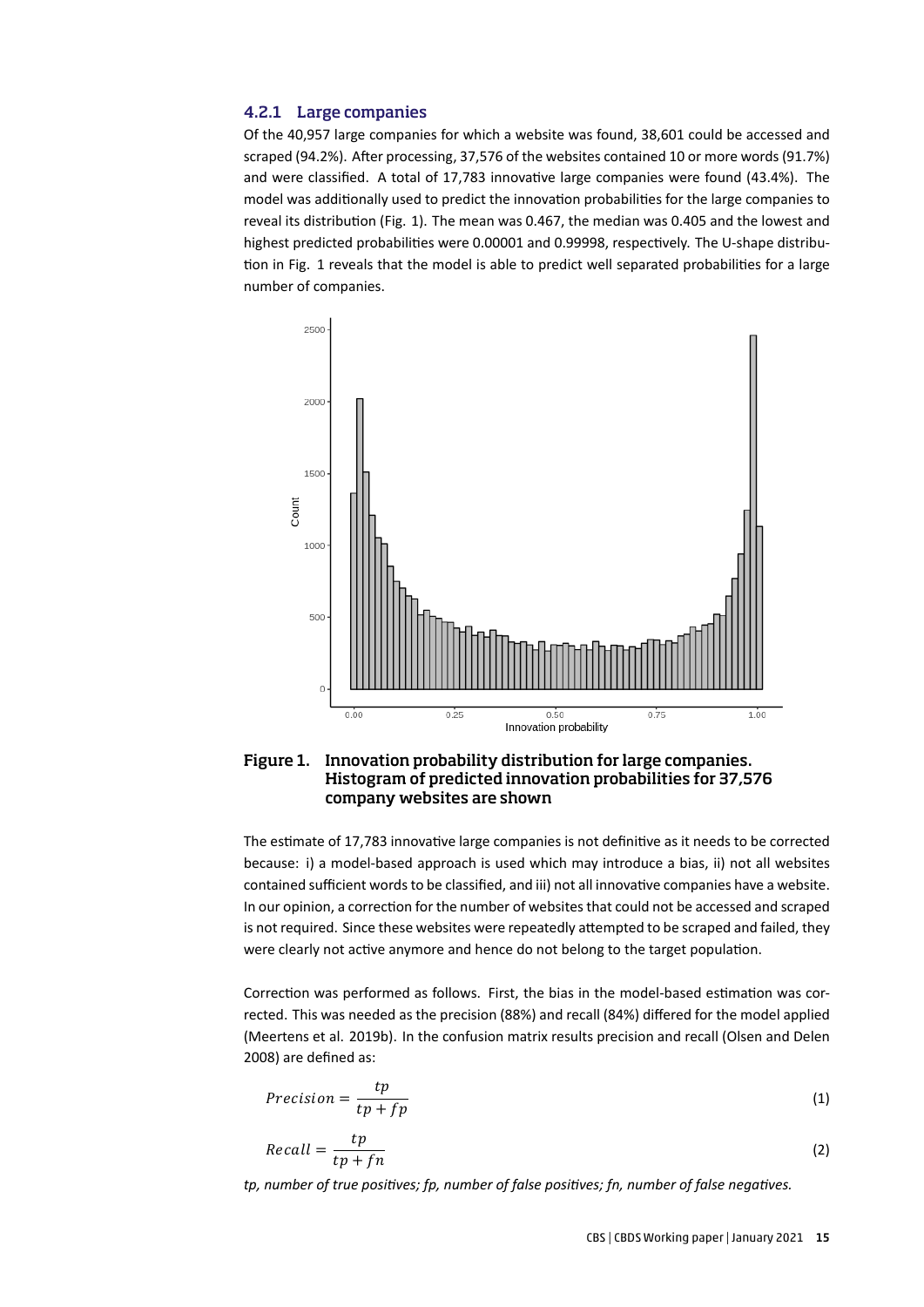By comparing (1) and (2) it becomes clear that this difference indicates an imbalance in the number of false positives and false negatives in the classification results. The fact that the recall is lower demonstrates that the number of false negative is higher than the number of false positives. Since the number of innovative companies is the result of the combination of the amount of true positives and false positives provided by the model, the number of innovative companies is underestimated. The number of false positives and false negatives were therefore estimated by a Bayesian approach, one that imposes constraints on the model parameters (Meertens et al. 2019a), to produce a new, corrected, estimate of the number of innovative companies. This resulted in an increase to 18,745 innovative large companies. A second correction was needed as not all websites contained sufficient number of words to enable classification after processing; the limit for classification is 10 words or more. Inspection of the (limited number of) words in these websites did not reveal any subgroup that needed to be dealt with differently. We therefore assumed that the distribution for innovative and non-innovative companies for scraped websites with less than 10 words was similar to those of websites with 10 or more words. This resulted in an increase of the estimate to 19,257 innovative companies. As a last step, the estimate needs to be adjusted for the number of innovative companies without a website; this was estimated to be 0.1% (see above). This results in a final estimate of 19,276 for the number of large innovative companies in the Netherlands. The whole procedure -including model development- was repeated a 1,000 times revealing a 95% confidence interval of 190 for the final estimate. The percentile bootstrap confidence interval procedure described in Davison and Hinkley (1997) was used. Interestingly, the final estimate is very close to the most recently available official number published for the total number of large technological innovative companies in the Netherlands; which is 19,916, with a confidence interval of 680 as obtained by the CIS survey (Statistics Netherlands 2019e). This demonstrates that the text-oriented approach developed produced valid findings, supports the model stability correction method used and the bias correction steps applied, and also suggests that the census-based approach worked well for the large companies.

#### 4.2.2 Small companies

A similar approach was applied to the websites of small companies, with the exception that a number of companies were removed prior to scraping. Of the 784,015 small companies with a website, 992 were found to be exclusively associated with a single large company according to the data in our Business register. This reduced the population of small companies to 783,023 (99.9%). Since we are only interested in companies that have at least a part-time worker assigned, those with zero employees were also excluded. This resulted in 699,332 companies remaining (89.2%). From this set, 547,237 websites could be accessed and scraped (69.8%). After processing, 497,738 of these websites contained 10 or more words (63.5%) which resulted in a total of 212,216 that were classified as innovative (27.1%). Compared to the large companies, it is clear that the process of scraping and processing of small company websites, even after excluding companies with zero employees, resulted in a relative high loss during each step. This suggests that fewer websites were active and that more websites contained relative few words. What is also clear is that the overall number of small innovative companies found is very high. However, before discussing this in more detail, the estimates of the number of innovative companies were first corrected for by the three-step procedure developed for large companies and repeated a 1,000 times to determine their confidence intervals. These results are shown in Table 3 for the various groups of small companies discerned. In this table, the number of websites scraped, the bias-corrected estimate of the number of innovative companies and their confidence intervals are shown for the part-time self-employed, self-employed and small companies with 2 to 9 working persons. A particular large number is observed for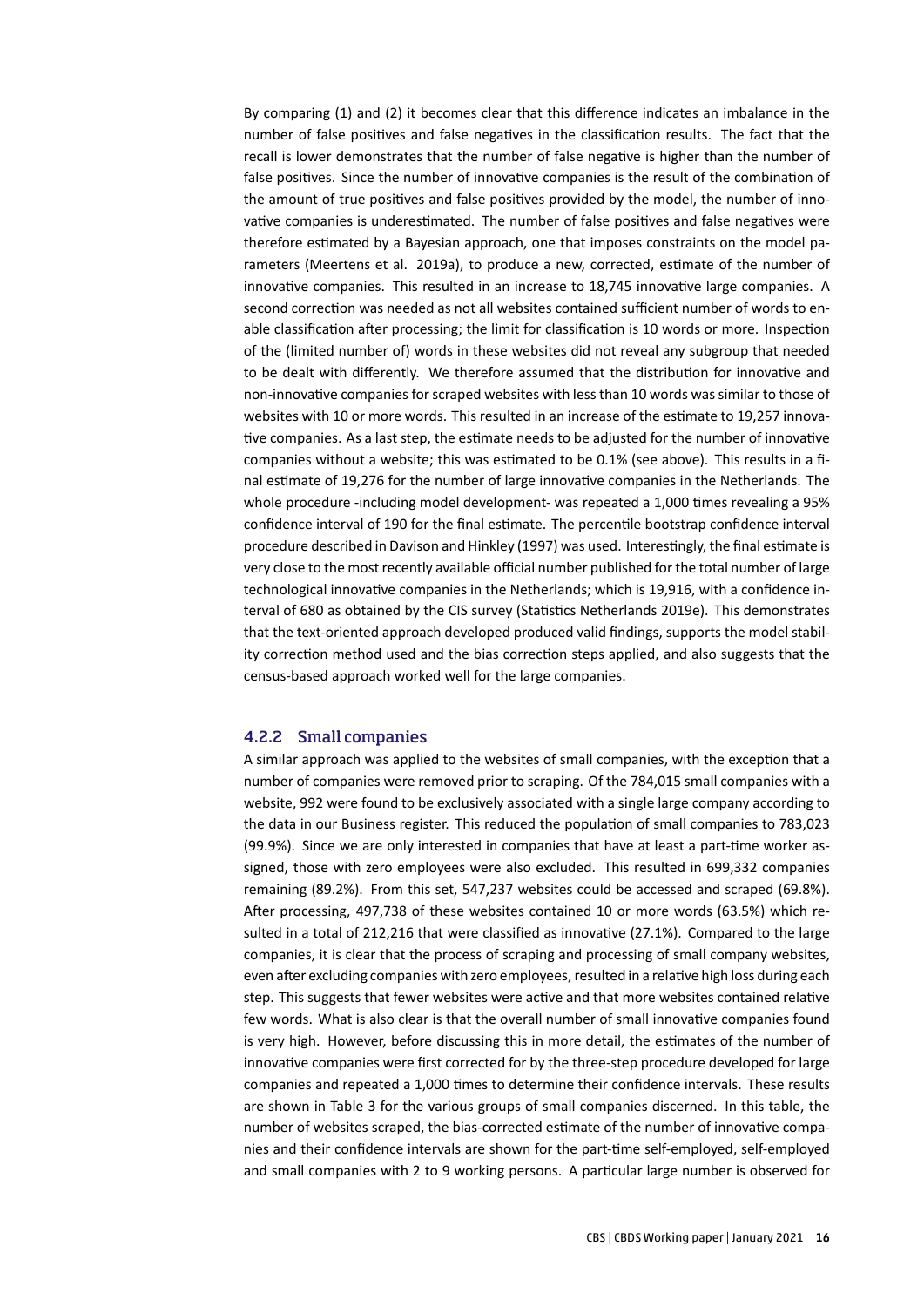companies of self-employed, indicating that a lot of self-employed have a website that is classified as innovative. This is also the case for the websites of part-time self-employed people. When this number is compared to the number of websites scraped for these groups, it becomes clear that in both cases a relative high amount of websites are classified as innovative; around 47%. For companies with 2 and more working persons these values are considerably lower; values between 34-39% are observed. This suggests a difference in the behaviour of both groups. The probability distributions for the various groups of small companies were all U-shaped and highly resembled the one found for the large companies (shown in Fig. 1). The only exceptions were those of the self-employed and part-time self-employed which additionally revealed a small spike around 0.8.

| Range of<br>working<br>persons | Number<br>οf<br>websites<br>scraped | Estimated<br>number of<br>innovative<br>compa-<br>nies | Confi-<br>dence<br>interval | Percent-<br>age<br>innova-<br>tion<br>detected<br>(%) | Description             |
|--------------------------------|-------------------------------------|--------------------------------------------------------|-----------------------------|-------------------------------------------------------|-------------------------|
| $0.1 - 0.9$                    | 65,522                              | 31,973                                                 | 450                         | 48.8                                                  | part-time self-employed |
| $1 - 1.9$                      | 387,936                             | 180,979                                                | 554                         | 46.7                                                  | self-employed           |
| $2 - 2.9$                      | 43,857                              | 15,544                                                 | 260                         | 35.4                                                  | 2 working persons       |
| $3 - 3.9$                      | 16,4                                | 5,657                                                  | 108                         | 34.5                                                  | 3 working persons       |
| $4 - 4.9$                      | 10,329                              | 3,573                                                  | 96                          | 34.6                                                  | 4 working persons       |
| $5 - 5.9$                      | 6,964                               | 2,5                                                    | 77                          | 35.9                                                  | 5 working persons       |
| $6 - 6.9$                      | 5,209                               | 1,963                                                  | 65                          | 37.7                                                  | 6 working persons       |
| $7 - 7.9$                      | 4,11                                | 1,613                                                  | 59                          | 39.2                                                  | 7 working persons       |
| $8 - 8.9$                      | 3,435                               | 1,366                                                  | 56                          | 39.8                                                  | 8 working persons       |
| $9 - 9.9$                      | 3,475                               | 1,383                                                  | 52                          | 39.8                                                  | 9 working persons       |

#### Table 3. Classification findings for small companies over the ranges of working persons studied.

## 4.3 New statistical products

The number of innovative companies for the Netherlands with 2 or more working persons, after bias correction, was aggregated at zip-code 4-level and at the municipality level. This enabled the production of some interesting visualizations. It is important to realize that the visualizations show the number of innovative companies, and therefore do not indicate how many people are employed at these companies. For companies with multiple establishments, the location of the headquarter is used. Fig. 2 provides an overview of the estimated number of innovative companies at the municipality level in the Netherlands. From this figure it's clear that the Dutch capital, Amsterdam, is the city with the largest number of innovative companies; viz. 4,438. The other 4 large Dutch cities, from high to low: Rotterdam, The Hague, Utrecht and Eindhoven, also have relative large numbers of innovative companies; viz. 1,844, 1,251, 1,392 and 1,075, respectively. For the rest of the country, the data indicates that in municipalities where universities and universities of applied sciences are located relative large numbers of innovative companies can be found (see also Statistics Netherlands 2019d).

Because detailed location information is available, maps of the estimated number of innovative companies with 2 or more working persons can be created at the zip-code 4-level, the neighbourhood level. These maps are particularly interesting for municipalities as they reveal the areas were innovative companies reside. Maps for the city of Amsterdam and Eindhoven are shown in Figures 3 and 4. In Amsterdam (Fig. 3), the area with the highest numbers of innovative companies is the one below the city centre. But the left side of the city centre and the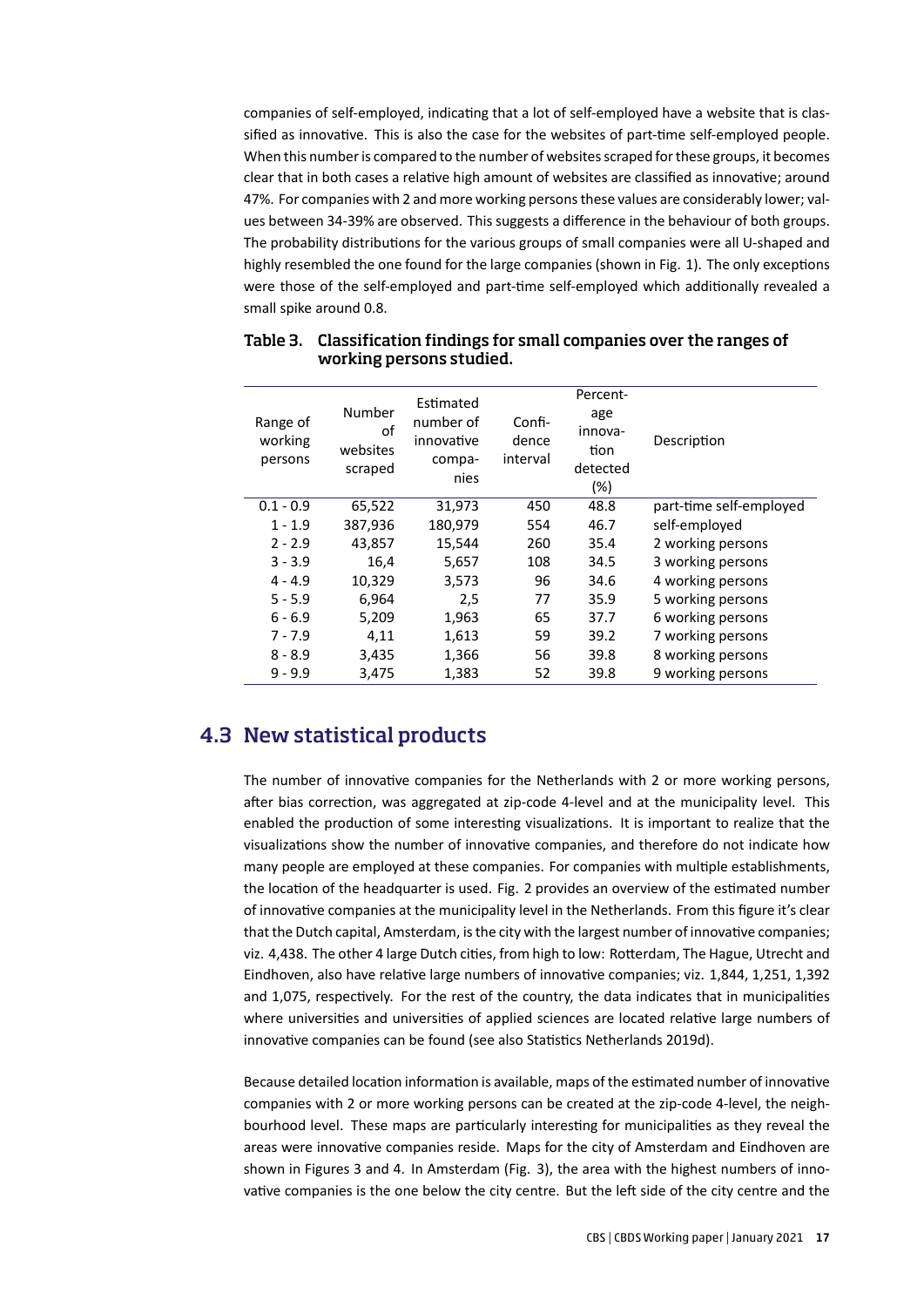

#### Figure 2. Estimated number of innovative companies with 2 or more working persons in the Netherlands at the municipality level. A total of 52,875 companies are shown.

adjacent areas on the left and right also contain many innovative companies. These are areas where a known number of Amsterdam startup initiatives reside. In the south-east area, the upper left part also contain considerable numbers of innovative companies. The plot for the city of Eindhoven (Fig. 4) reveals that the most innovative area is the city centre, where a large startup incubator is located. The industrial area's left of the city centre also contain a considerable number of innovative companies. In addition, the former industrial region Strijp-S, an area known for creative and innovative young companies, and the High Tech Campus where a number of cooperation's between industry and university are located, also contain considerable numbers of innovative companies.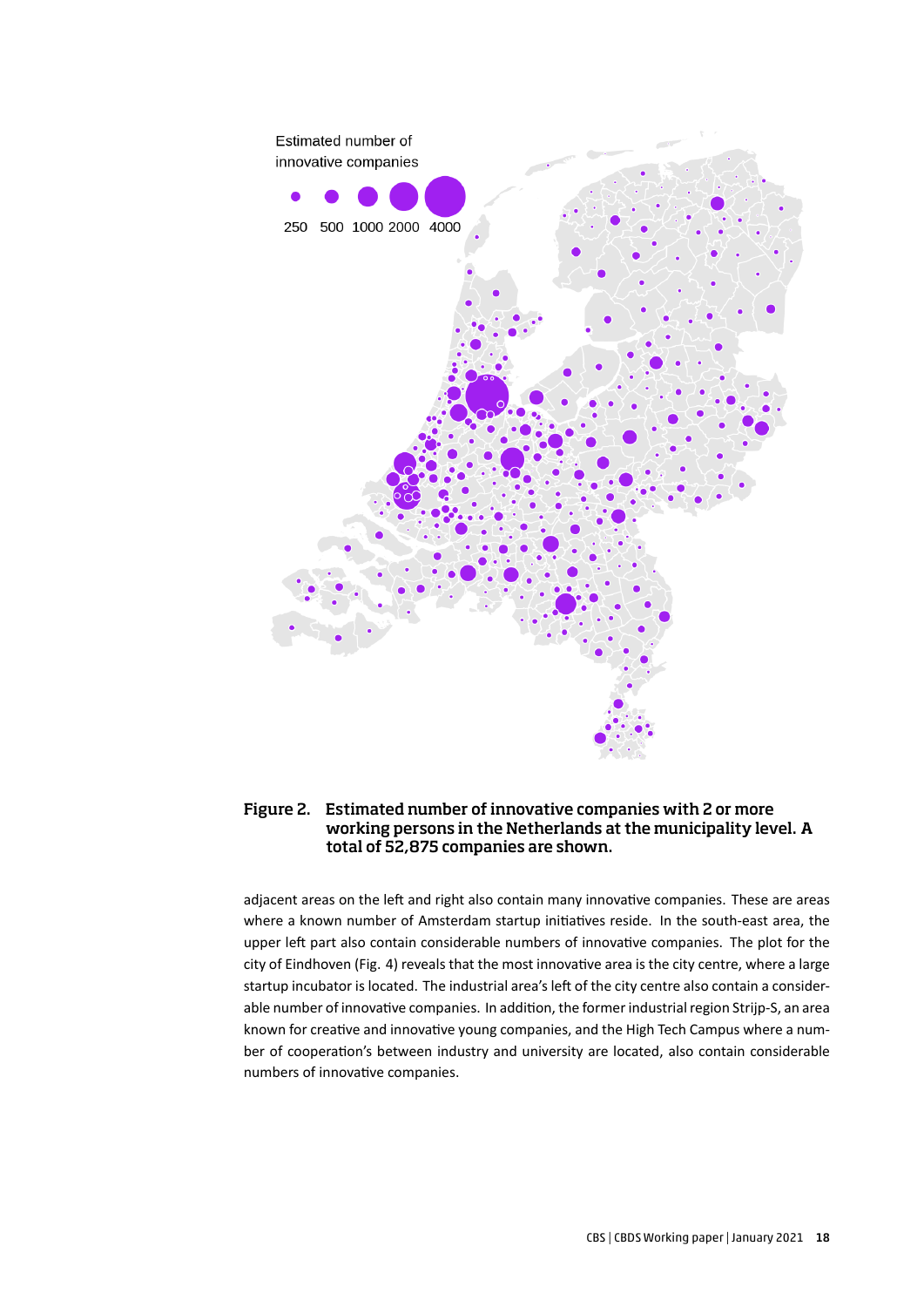

Figure 3. Estimated number of innovative companies of 2 and more working persons at the zip-code 4-level (neighbourhood) for Amsterdam. A total of 4,438 companies are shown.



Figure 4. Estimated number of innovative companies of 2 and more working persons for the city of Eindhoven at the zip-code 4-level (neighbourhood) level. A total of 1,075 companies are shown.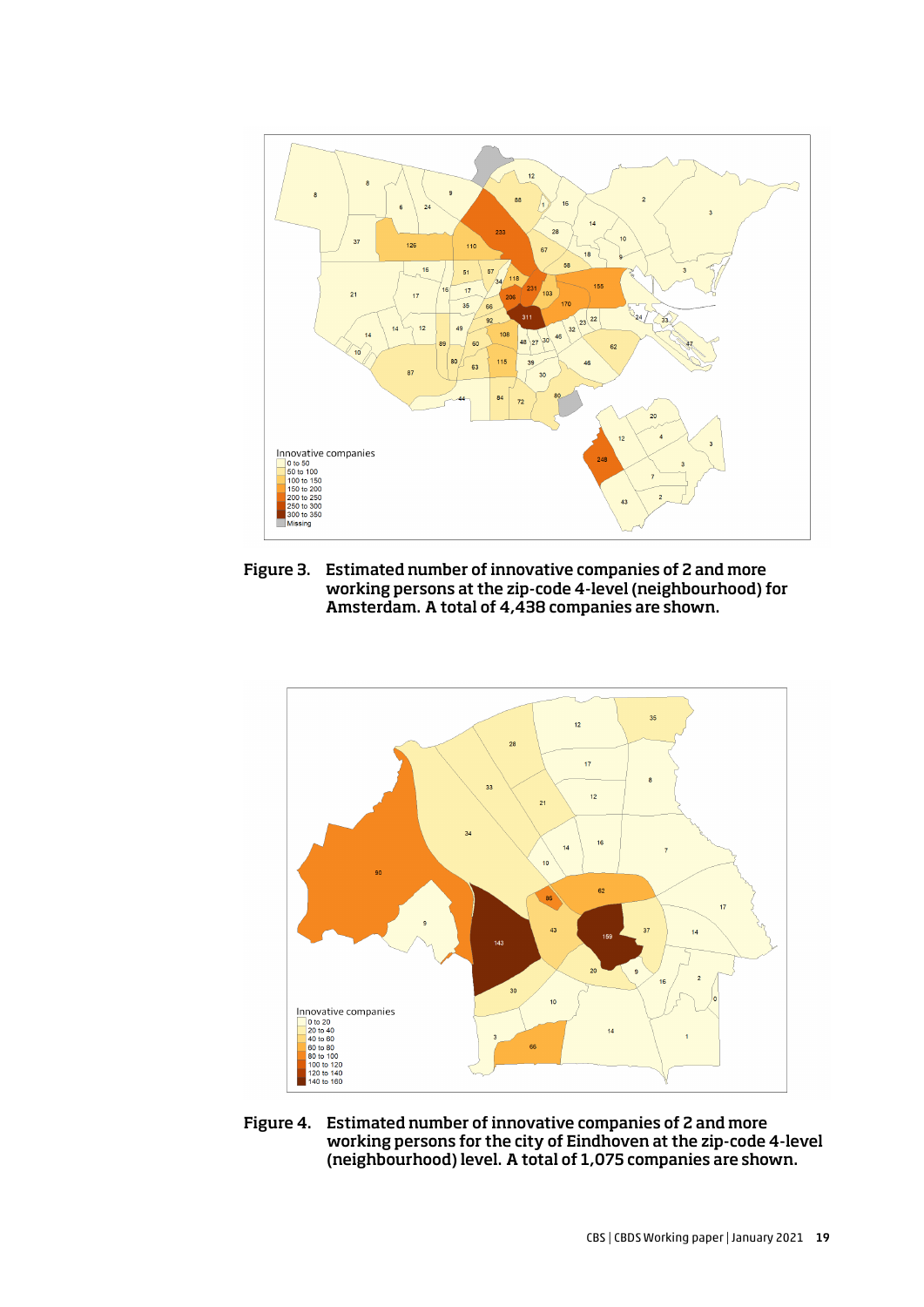## 5 Discussion

The results described above are promising and reveal that it is possible to provide a reasonably correct estimate of whether a Dutch company is technological innovative or not by using the text displayed on its website. For this purpose a logistic regression based model was selected from a series of other candidate models that contained 584 stemmed words. Inspection of the words revealed that many of them are positively or negatively associated with innovation (see Table 2). The method performed well on the webpages of both large (10 or more working persons) companies, e.g. the target population of the CIS survey, and those of small (less than 10 working persons) companies. The overall accuracy of the model was 88% with an F1-score of 86%. The latter is higher than the value reported by Kinne and Lenz (2019) for their model, and so our model provides some improvement. The U-shaped innovation probability distributions were found to be very similar for small and large companies indicating that the model was well able to discern between both classes in the majority of cases (see Fig. 1). Interestingly, this distribution suggests looking at the innovative character of a company on a more sliding scale. Our model is able to do this which could make the detection of innovation more realistic.

Model stability over time was found to be an issue; e.g. the performance of the model deteriorated. In retrospect, this is not unexpected as many of the words associated with innovation can logically be expected to change over time. Model stability was improved by adding large amounts of words extracted from the websites of newly classified companies and innovative startups, followed by retraining the model. This is an approach commonly used in the analysis of data streams that suffer from concept drift (Janardan 2017, Gama et al. 2014). In the context of text-based models this approach seems to work well because the new cases provide i) additional synonyms for words already included in the model and ii) add new upcoming words related to the phenomenon studied (Aggarwal 2016, Gentzkow et al. 2019). Because concept drift may occur, it is required to regularly check the validity of the model-based findings. We suggest checking the findings for a set of around 6,000 websites, preferably once every 6 months. If the findings start to deviate, the model needs to be updated with new cases, retrained and the results verified. This needs to be done until the results for the new CIS survey become available.

While the results are promising, implementation in the area of official statistics may also require more research on the explainability of the results. Table 2 presents the words with the strongest positive and negative evidential strength. While some of them can easily be given a (post-hoc) explanation, this does not hold for all the words. It is also recognized that measuring a broad concept as "innovation" is quite challenging; definitions and interpretations may vary between business sector areas and the concept may change over time. The use of expert knowledge and economic theory on this concept may shed light on this. A model that is the result of the combination of a data driven approach and expert knowledge and theory may also be less prone to concept drift.

To illustrate the possibilities of the approach developed, the total numbers of large and small innovative companies in the Netherlands were estimated with our method. For this a census oriented approach was used for which an as complete as possible list of Dutch companies and their associated URL was the starting point. The model based estimate of the number of large innovative companies was, after bias correction, similar to those reported by the CIS survey. This suggests that the way large companies profile themselves -in the Netherlands- on their website is comparable to the way such companies report their innovation activities in the CIS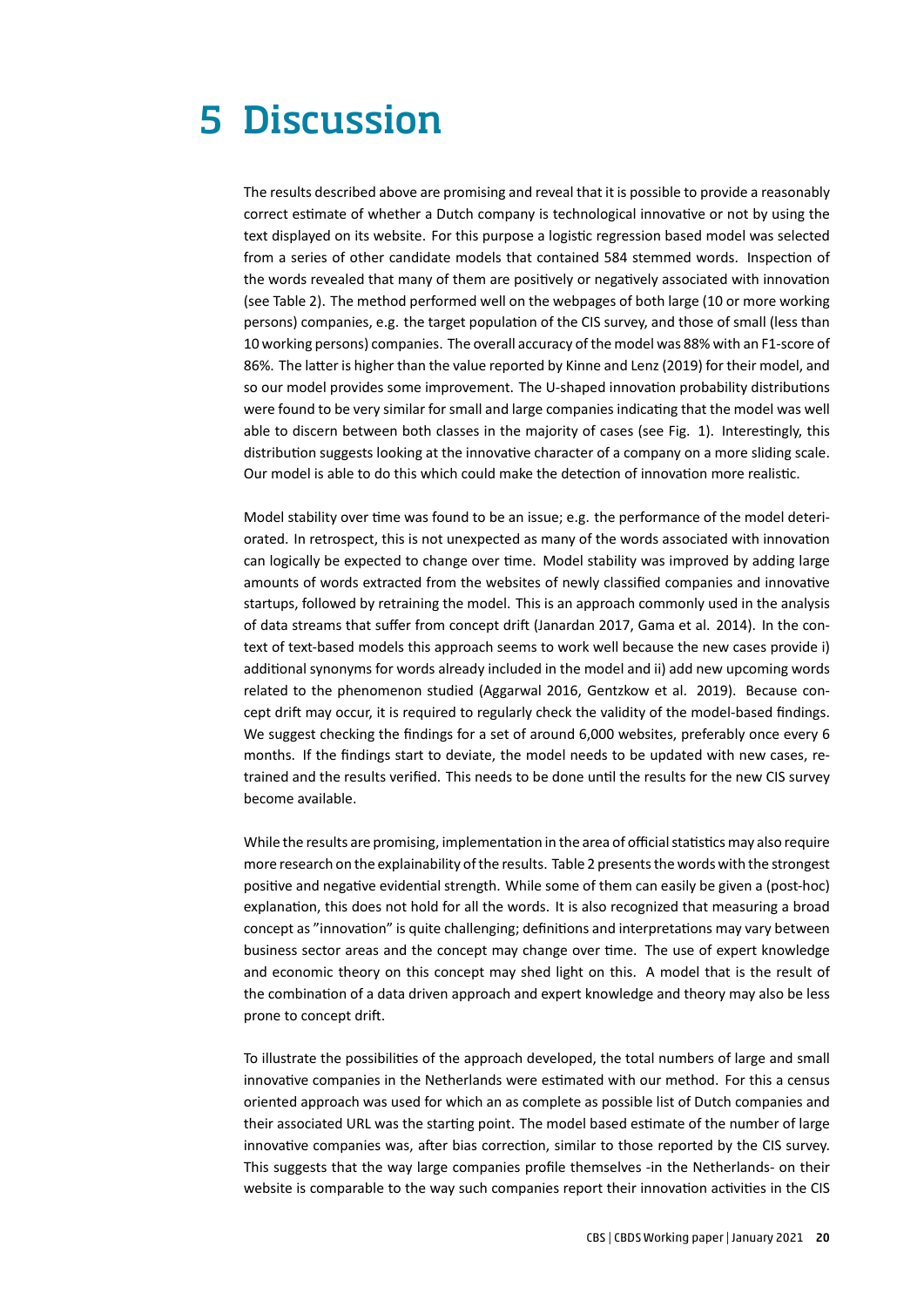survey. The findings for the number of small innovative companies were new and could therefore not be compared with other data. Here, it was observed that websites of (part-time) selfemployed were more often classified as innovative, compared to the websites of companies with 2 to 9 working persons. This suggests that self-employed people are more inclined to use words associated with innovation on their website and, hence, may be deliberately promoting themselves in a more innovative way. Because of this finding and the large amounts of innovative self-employed companies found, we suggest that the number of innovative companies of 2 to 9 working persons is -according to the current state of knowledge- the best indicator for the number of small innovative companies in the Netherlands. The cumulative number of those companies was found to be 33,599 (from Table 3). Because location information is available, detailed maps of the Netherlands can be created displaying the distribution of innovative companies over the country and within neighbourhoods of cities.

Let it be clear that the newly developed method only focuses on estimating the number of technological innovative companies and not on the other variables collected by the CIS survey, such as the amount of money invested in innovation. As such, each approach has its own pros and cons. Because the CIS survey is a harmonized European survey conducted in all European member states, it would be very interesting to check if the approach described in this paper is also effective in other European member states. The work of Kinne and Lenz (2019) demonstrates that this is certainly the case for Germany. Unfortunately no findings on the stability of the model were reported in that study. A study performed in cooperation with our colleagues from the Swedish statistical office did not find a strong relation between the words on a website and the innovative character of the companies included in the CIS survey for that country<sup>2)</sup>. At the moment of writing, a similar study is being performed for Flanders; i.e. the Dutch-speaking northern part of Belgium. Future work in the Netherlands will focus on model interpretability, robustness and stability over time, on the way companies, startups and self-employed people profile themselves on their website, on detecting other forms of innovation and on the location and economic activity of innovative companies for various Dutch cities.

## Acknowledgements

Part of this research was supported by the Dutch Ministry of Economic Affairs and Climate Policy. We thank the many colleagues at Statistics Netherlands and students that contributed to the work on which this paper is based, provided feedback and especially thank those that assisted us in our search for company URLs. We also thank the employees of the Dutch company InnovatieSpotter for their valuable insights and expertise provided. The reviewers are gratefully acknowledged for their insightful comments and suggestions that have considerably improved the paper.

<sup>&</sup>lt;sup>2)</sup> An accuracy of 71% was found (Jansen and Daas, internal report)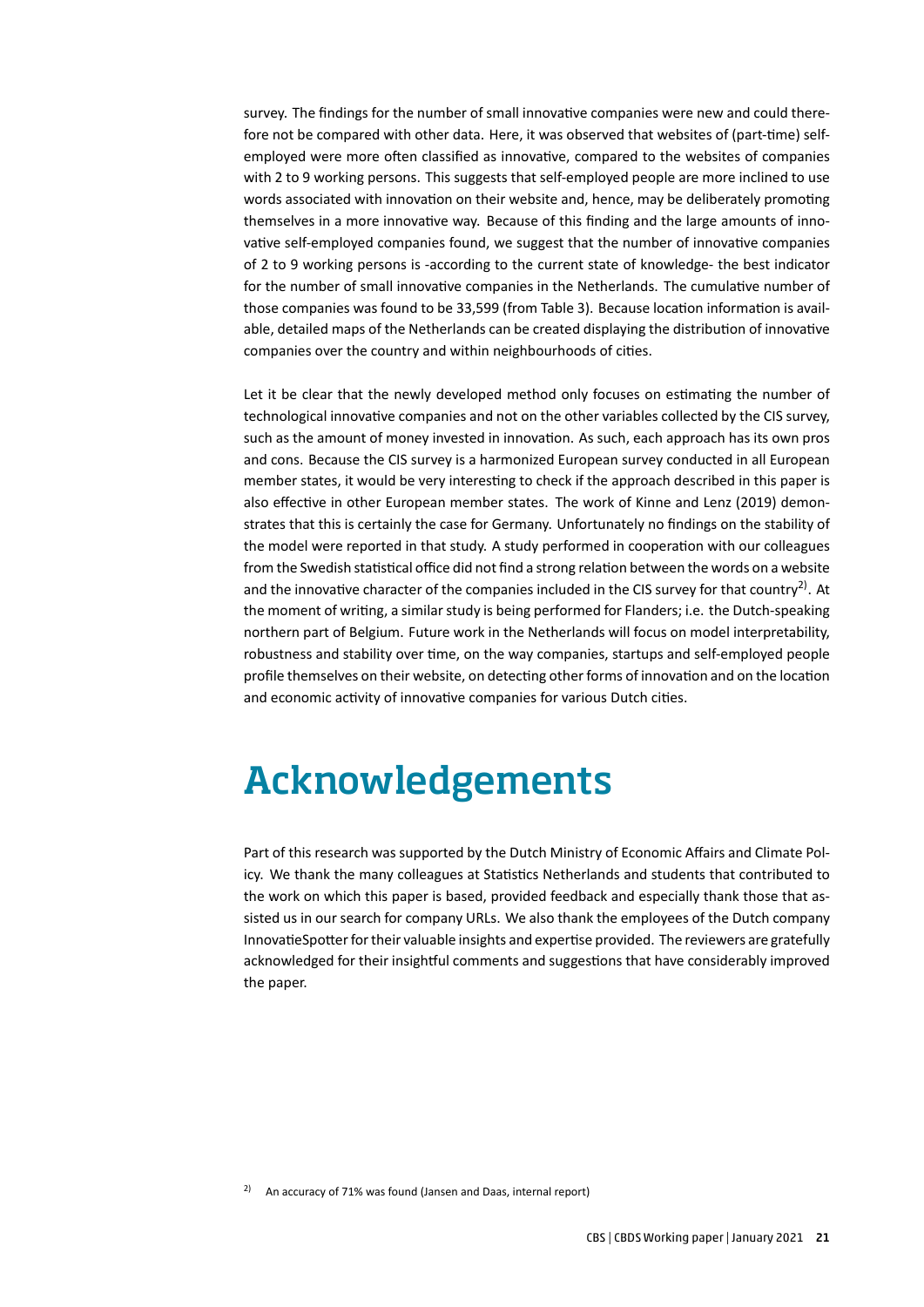## References

Aggarwal, CC. (2016). Mining Text Data. In: Aggarwal, CC, editor. *Data Mining: the Textbook*, New York, Springer, pp. 429-455.

Allen C, Hospedales T. (2019). Analogies Explained: Towards Understanding Word Embeddings. Proceedings of the 36th International Conference on Machine Learning, June 10-15, Long Beach, USA. Available at: https://arxiv.org/pdf/1901.09813.pdf.

Atefeh F, Khreich W. (2015). A survey of techniques for event detection in twitter. *Comput. Intell.* 31(1), 132-164. doi:10.1111/coin.12017.

Beaudry C, Heroux-Vaillancourt M, Rietsch C. (2016). Validation of a web mining technique to measure innovation in the Canadian nanotechnology-related community. International Conference on Advanced Research Methods and Analytics (CARMA) 2016, Valencia, Spain, pp. 100- 115, doi:10.4995/CARMA2016.2016.3140.

Breiman, L. (2001). Statistical Modelling: The Two Cultures. *Stat. Sci.* 16(3), 199-231. doi:10 .1214/ss/1009213726.

Daas PJH, Jansen J. (2020). Model degradation in web derived text-based models. International Conference on Advanced Research Methods and Analytics (CARMA) 2020, Valencia, Spain. pp 77-84. doi.org/10.4995/CARMA2020.2020.11560

Daas PJH, Puts MJH, Buelens B, van den Hurk, PAM. (2015). Big Data and Official Statistics. *J. Off. Stat.* 31(2), 249-262. doi:10.1515/jos-2015-0016.

Davison AC, Hinkley DV. (1997). *Bootstrap Methods and Their Application*. Cambridge, Cambridge University Press. Chapter 5, Confidence Intervals, pp. 191-255.

Eurostat (2019). Website of the Community Innovation Survey. October 16, 2019. Available at https://ec.europa.eu/eurostat/web/microdata/community-innovation-survey.

Florescu D, Karlberg M, Reis F, Rey Del Castillo P, Skaliotis M., Wirthmann A. (2014). Will 'big data' transform official statistics? Quality in Official Statistics Conference, June 2-5, Vienna, Austria. Available at: http://www.q2014.at/fileadmin/user\_upload/ESTAT-Q2014-BigDataOSv1a.pdf.

Gama J, Zliobaite I, Bifet A, Pechenizkiy M, Bouchachia A. (2014). A survey on concept drift adaptation. *ACM Comput. Surv.* 46(4), 1-37. doi:10.1145/2523813.

Gentzkow M, Kelly B, Taddy M. (2019). Text as Data. *J. Econ. Lit.* 57(3), 535-574. doi:10.1257 /jel.20181020.

Gökk A, Waterworth A, Shapira P. (2015). Use of web mining in studying innovation. *Scientometrics* 102(1), 653-671. doi:10.1007/s11192-014-1434-0.

Hand D. (2019). What is the purpose of statistical modelling? *Harvard Data Science Review*. doi:10.116299608f92.4a85af74.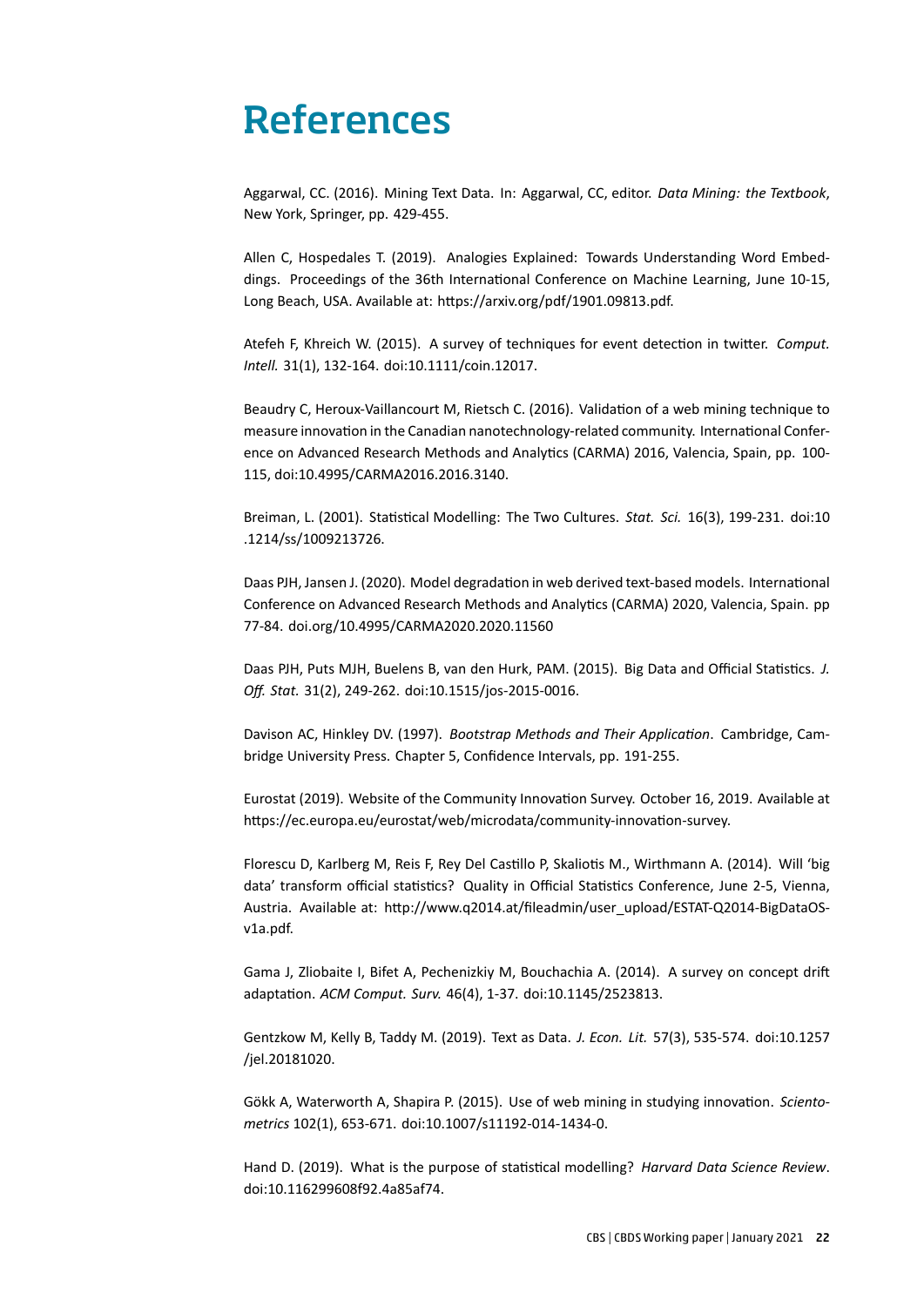Höchtl J, Parycek P, Schöllhammer R. (2015). Big Data in the Policy Cycle: Policy Decision Making in the Digital Era. *J. Org. Comp. Elec. Com.* 26(1-2), 147-169. doi:10.1080/10919392.2015 .1125187.

Janardan SM. (2017). Concept drift in Streaming Data Classification: Algorithms, Platforms and Issues. Procedia. *Comput. Sci.* 122, 804-811. doi:10.1016/j.procs.2017.11.440.

Kim S-M, Hovy E. (2006). Extracting opinions, opinion holders, and topics expressed in online news media text. Proceedings of the Workshop on Sentiment and Subjectivity in Text, Association for Computational Linguistics, pp. 1–8. Available at: https://www.isi.edu/naturallanguage/people/hovy/papers/06ACL-WS-opin-topic-holder.pdf.

Kinne J, Axenbeck J. (2018). Web Mining of Firm Websites: A Framework for Web Scraping and a Pilot Study for Germany. ZEW Discussion paper no 18-033, Mannheim, Germany. Available at: http://ftp.zew.de/pub/zew-docs/dp/dp18033.pdf

Kinne J, Lenz D. (2019). Predicting Innovative Firms using Web Mining and Deep Learning. ZEW Discussion paper no 19-001, Mannheim, Germany. doi:10.13140/RG.2.2.22526.84809.

Kitchin R. (2015). The opportunities, challenges and risks of big data for official statistics. *Statistical Journal of the IAOS* 31(3), 471-481. doi:10.3233/SJI-150906.

Li Y, Yang, T. (2018). Word Embedding for Understanding Natural Language: A Survey. In: Srinivasan S. editor. *Guide to Big Data Applications*. New York, Springer, pp. 83-104.

Lu J, Liu A, Dong F, Gu F, Gama J, Zhang G. (2018). Learning under Concept Drift: A Review. *IEEE T. Knowl. Data En.* 31(12), 2346-2363. doi:10.1109/TKDE.2018.2876857.

Meertens QA, Diks CGH, van den Herik HJ, Takes FW. (2019a). A Bayesian Approach for Accurate Classification-Based Aggregates. Proceedings of the 2019 SIAM International Conference on Data Mining, May 2-4, Calgary, Canada, pp. 306-314. doi:10.1137/1.9781611975673.35.

Meertens QA, van Delden A, Scholtes S, Takes FW. (2019b). Bias Correction for Predicting Election Outcomes with Social Media Data. Fifth International Conference on Computational Social Science IC2S2, Amsterdam, The Netherlands. Available at: http://tiny.cc/hgqcdz.

McGee S. (2002). Simplifying Likelihood Ratios. *J. Gen. Intern. Med.* 17(8), 647–650. doi:10.1046 /j.1525-1497.2002.10750.x.

Mirończuk M, Protasiewicz J. (2016). A diversified classification committee for recognition of innovative internet domains. In: Kozielski S, Mrozek D, Kasprowski P, Małysiak-Mrozek B, Kostrzewa D, editors. *Beyond Databases, Architectures and Structures. Advanced Technologies for Data Mining and Knowledge Discovery* 613. Springer, Switzerland, pp. 368–383.

Olson DL, Delen D. (2008). Performance Evaluation for Predictive Modelling. In: Olson DL, Delen D, editors. *Advanced Data Mining Techniques*. New York, Springer, pp.137-147.

Oostrom LAN, Walker AN, Staats B, Slootbeek-Van Laar M, Ortega-Azurduy S, Rooijakkers, B. (2016). Measuring the internet economy in The Netherlands: a big data analysis. Discussion paper 2016-14, Statistics Netherlands, The Hague/Heerlen, The Netherlands. Available at: https://www.cbs.nl/-/media/\_pdf/2016/40/measuring-the-internet-economy.pdf.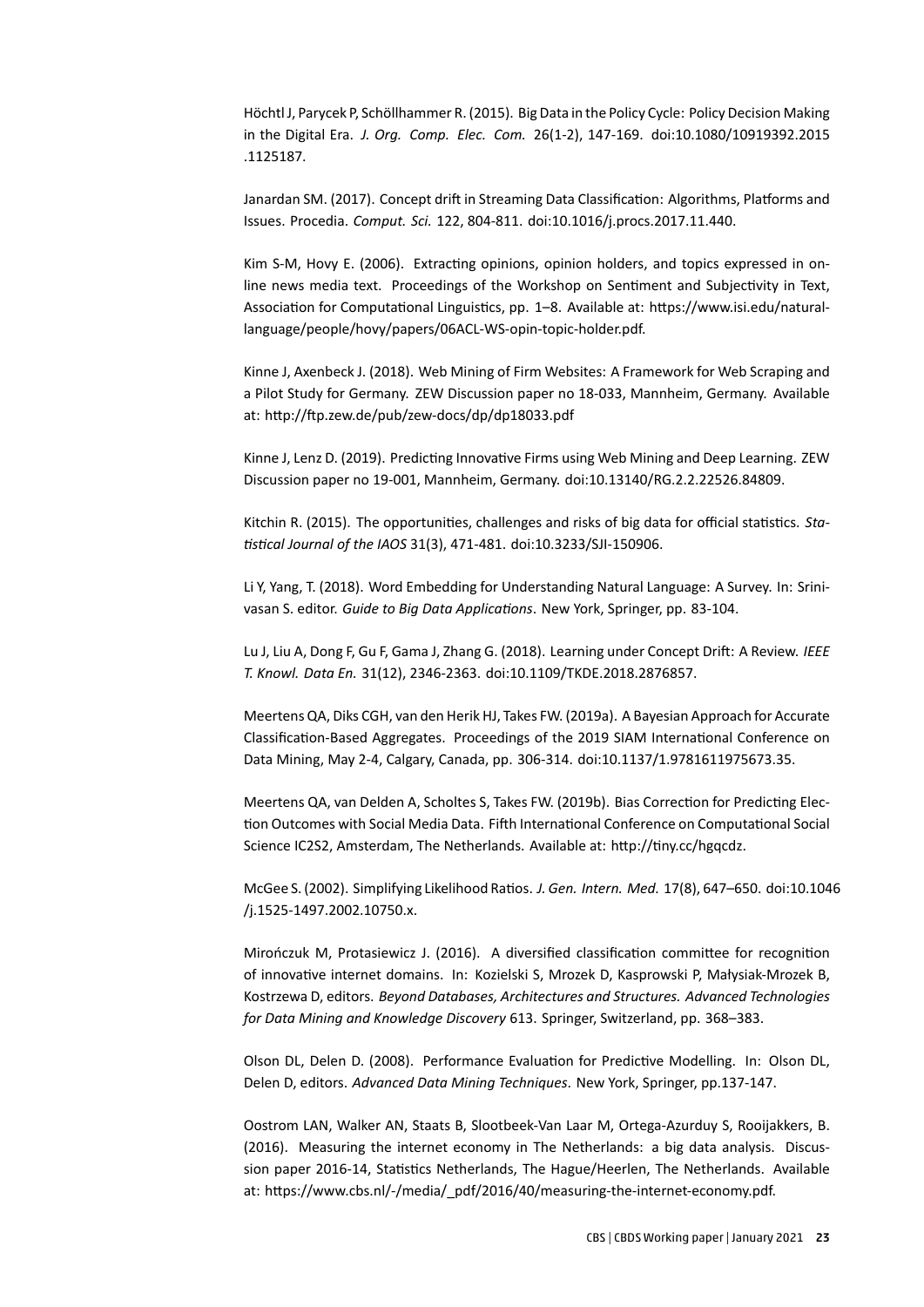Ortega S, Heerschap N. (2019). Using social media: Exploratory research on the possibilities of using social media for business statistics (in Dutch). Research paper 2019-16, Statistics Netherlands, The Hague/Heerlen, The Netherlands. Available at: https://www.cbs.nl/-/media/\_pdf/ 2019/16/gebruik-van-sociale-media.pdf.

Pedregosa F, Vaoquaux G, Gramfort A, Michel V, Thirion B, Grisel O. et al. (2011). Scikit-learn: Machine Learning in Python. *J. Mach. Learn. Res.* 12, 2825-2830. Available at: https://arxiv.org /pdf/1201.0490.pdf

Robehmed N. (2013). What Is A Startup? Forbes, Dec. 6. Available at: https://www.forbes.com /sites/natalierobehmed/2013/12/16/what-is-a-startup/.

Stateva G, ten Bosch O, Maślankowski J, Barcaroli G, Scannapieco M, Summa D. et al. (2017). Methodological and IT issues and Solutions. Deliverable 2.2 of Workpackage 2 of the ESSnet on Big Data. Appendix 7.1. Available at: https://webgate.ec.europa.eu/fpfis/mwikis/essnetbigdata/images/6/66/ WP2\_Deliverable\_2.2\_2017\_07\_31.pdf.

Statistics Netherlands (2019a). Definition of the concept Innovation. Sept. 20, 2019. Available at: https://www.cbs.nl/en-gb/our-services/methods/definitions?tab=i#id=innovation.

Statistics Netherlands (2019b). Results of the 2016 Community Innovation Survey (in Dutch). June 2, 2019. Available at: https://www.cbs.nl/-/media/cbs%20op%20maat/microdata bestanden/documents/2019/15/cis%202016.pdf.

Statistics Netherlands (2019c). Definition of the concept Technological innovation (in Dutch). Sept. 20, 2019. Available at: https://www.cbs.nl/nl-nl/onze-diensten/methoden/begrippen ?tab=i#id=innovatie.

Statistics Netherlands (2019d). Innovation in small businesses, CBDS beta product. June 2, 2019. Available at: https://www.cbs.nl/en-gb/our-services/innovation/project/innovation-insmall-businesses.

Statistics Netherlands (2019e). Enterprises with innovation, key figures. July 19, 2019. Available at: https://opendata.cbs.nl/statline//CBS/en/dataset/80066eng/table?ts= 1569225569076.

Ten Bosch O, Windmeijer D, van Delden A, van den Heuvel G. (2018). Web scraping meets survey design: combining forces. BigSurv18 conference, Oct. 25-27, Barcelona, Spain. Available at: https:// www.bigsurv18.org/conf18/uploads/73/61/20180820\_BigSurv\_WebscrapingMeets SurveyDesign.pdf.